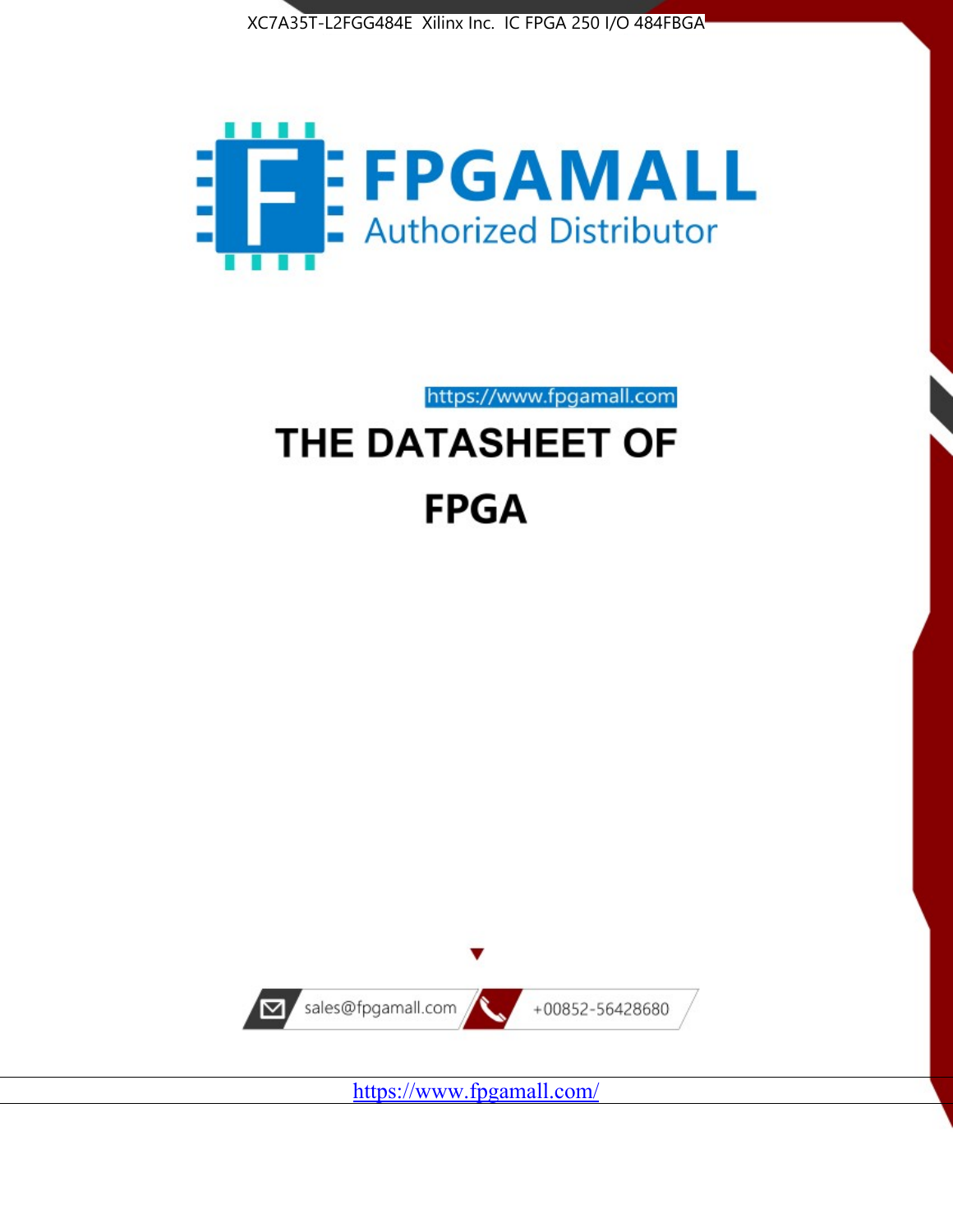# **EXALINX**

# **7 Series FPGAs Data Sheet: Overview**

DS180 (v2.6) February 27, 2018 **Product Specification**

## **General Description**

Xilinx® 7 series FPGAs comprise four FPGA families that address the complete range of system requirements, ranging from low cost, small form factor, cost-sensitive, high-volume applications to ultra high-end connectivity bandwidth, logic capacity, and signal processing capability for the most demanding high-performance applications. The 7 series FPGAs include:

- Spartan®-7 Family: Optimized for low cost, lowest power, and high I/O performance. Available in low-cost, very small form-factor packaging for smallest PCB footprint.
- Artix®-7 Family: Optimized for low power applications requiring serial transceivers and high DSP and logic throughput. Provides the lowest total bill of materials cost for high-throughput, cost-sensitive applications.
- Kintex®-7 Family: Optimized for best price-performance with a 2X improvement compared to previous generation, enabling a new class of FPGAs.
- Virtex®-7 Family: Optimized for highest system performance and capacity with a 2X improvement in system performance. Highest capability devices enabled by stacked silicon interconnect (SSI) technology

Built on a state-of-the-art, high-performance, low-power (HPL), 28 nm, high-k metal gate (HKMG) process technology, 7 series FPGAs enable an unparalleled increase in system performance with 2.9 Tb/s of I/O bandwidth, 2 million logic cell capacity, and 5.3 TMAC/s DSP, while consuming 50% less power than previous generation devices to offer a fully programmable alternative to ASSPs and ASICs.

# **Summary of 7 Series FPGA Features**

- Advanced high-performance FPGA logic based on real 6-input lookup table (LUT) technology configurable as distributed memory.
- 36 Kb dual-port block RAM with built-in FIFO logic for on-chip data buffering.
- High-performance SelectIO™ technology with support for DDR3 interfaces up to 1,866 Mb/s.
- High-speed serial connectivity with built-in multi-gigabit transceivers from 600 Mb/s to max. rates of 6.6 Gb/s up to 28.05 Gb/s, offering a special low-power mode, optimized for chip-to-chip interfaces.
- A user configurable analog interface (XADC), incorporating dual 12-bit 1MSPS analog-to-digital converters with on-chip thermal and supply sensors.
- DSP slices with 25 x 18 multiplier, 48-bit accumulator, and pre-adder for high-performance filtering, including optimized symmetric coefficient filtering.
- Powerful clock management tiles (CMT), combining phase-locked loop (PLL) and mixed-mode clock manager (MMCM) blocks for high precision and low jitter.
- Quickly deploy embedded processing with MicroBlaze™ processor.
- Integrated block for PCI Express® (PCIe), for up to x8 Gen3 Endpoint and Root Port designs.
- Wide variety of configuration options, including support for commodity memories, 256-bit AES encryption with HMAC/SHA-256 authentication, and built-in SEU detection and correction.
- Low-cost, wire-bond, bare-die flip-chip, and high signal integrity flipchip packaging offering easy migration between family members in the same package. All packages available in Pb-free and selected packages in Pb option.
- Designed for high performance and lowest power with 28 nm, HKMG, HPL process, 1.0V core voltage process technology and 0.9V core voltage option for even lower power.

| <b>Max. Capability</b>         | Spartan-7           | Artix-7                                    | Kintex-7                                              | Virtex-7                                |
|--------------------------------|---------------------|--------------------------------------------|-------------------------------------------------------|-----------------------------------------|
| Logic Cells                    | 102K                | 215K                                       | 478K                                                  | 1,955K                                  |
| Block RAM <sup>(1)</sup>       | 4.2 Mb              | 13 Mb                                      | 34 Mb                                                 | 68 Mb                                   |
| <b>DSP Slices</b>              | 160                 | 740                                        | 1,920                                                 | 3,600                                   |
| DSP Performance <sup>(2)</sup> | 176 GMAC/s          | 929 GMAC/s                                 | 2,845 GMAC/s                                          | 5,335 GMAC/s                            |
| MicroBlaze CPU <sup>(3)</sup>  | 260 DMIPs           | 303 DMIPs                                  | 438 DMIPs                                             | 441 DMIPs                               |
| Transceivers                   |                     | 16                                         | 32                                                    | 96                                      |
| <b>Transceiver Speed</b>       |                     | $6.6$ Gb/s                                 | $12.5$ Gb/s                                           | 28.05 Gb/s                              |
| Serial Bandwidth               |                     | $211$ Gb/s                                 | 800 Gb/s                                              | 2,784 Gb/s                              |
| <b>PCIe Interface</b>          | -                   | x4 Gen2                                    | x8 Gen2                                               | x8 Gen3                                 |
| Memory Interface               | 800 Mb/s            | 1.066 Mb/s                                 | 1.866 Mb/s                                            | 1.866 Mb/s                              |
| I/O Pins                       | 400                 | 500                                        | 500                                                   | 1,200                                   |
| I/O Voltage                    | $1.2V - 3.3V$       | $1.2V - 3.3V$                              | $1.2V - 3.3V$                                         | $1.2V - 3.3V$                           |
| Package Options                | Low-Cost. Wire-Bond | Low-Cost, Wire-Bond,<br>Bare-Die Flip-Chip | Bare-Die Flip-Chip and High-<br>Performance Flip-Chip | <b>Highest Performance</b><br>Flip-Chip |

#### *Table 1:* **7 Series Families Comparison**

#### **Notes:**

1. Additional memory available in the form of distributed RAM.

2. Peak DSP performance numbers are based on symmetrical filter implementation.<br>3. Peak MicroBlaze CPU performance numbers based on microcontroller preset.

Peak MicroBlaze CPU performance numbers based on microcontroller preset.

© Copyright 2010–2018 Xilinx, Inc., Xilinx, the Xilinx logo, Artix, ISE, Kintex, Spartan, Virtex, Vivado, Zynq, and other designated brands included herein are trademarks of Xilinx in the United States and other countries. PCI Express is a trademark of PCI-SIG and used under license. All other trademarks are the property of their respective owners.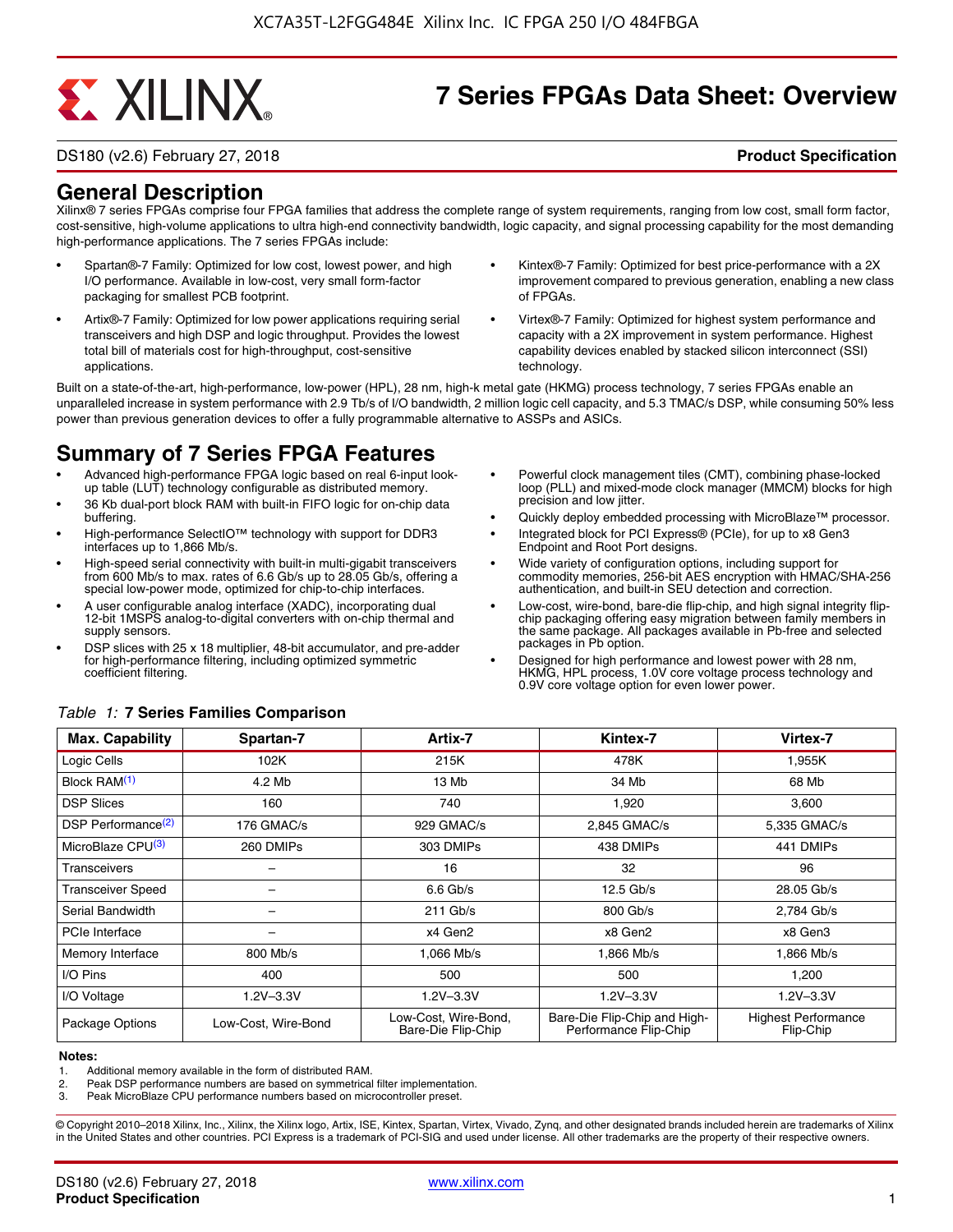# **Spartan-7 FPGA Feature Summary**

#### *Table 2:* **Spartan-7 FPGA Feature Summary by Device**

|               |                       |                       | <b>CLB</b>                            |                                     |              | <b>Block RAM Blocks</b> <sup>(3)</sup> |             |                     |             |             |                              |                                   |                              |
|---------------|-----------------------|-----------------------|---------------------------------------|-------------------------------------|--------------|----------------------------------------|-------------|---------------------|-------------|-------------|------------------------------|-----------------------------------|------------------------------|
| <b>Device</b> | Logic<br><b>Cells</b> | Slices <sup>(1)</sup> | Max<br><b>Distributed</b><br>RAM (Kb) | <b>DSP</b><br>Slices <sup>(2)</sup> | <b>18 Kb</b> | 36 Kb                                  | Max<br>(Kb) | CMTS <sup>(4)</sup> | <b>PCIe</b> | <b>GT</b>   | <b>XADC</b><br><b>Blocks</b> | Total I/O<br>Banks <sup>(5)</sup> | <b>Max User</b><br><b>VO</b> |
| XC7S6         | 6,000                 | 938                   | 70                                    | 10                                  | 10           | 5                                      | 180         | 2                   | 0           | $\Omega$    | $\Omega$                     | 2                                 | 100                          |
| <b>XC7S15</b> | 12,800                | 2,000                 | 150                                   | 20                                  | 20           | 10                                     | 360         | 2                   | $\Omega$    | 0           | 0                            | 2                                 | 100                          |
| <b>XC7S25</b> | 23,360                | 3,650                 | 313                                   | 80                                  | 90           | 45                                     | .620        | 3                   | 0           | $\mathbf 0$ |                              | 3                                 | 150                          |
| <b>XC7S50</b> | 52,160                | 8,150                 | 600                                   | 120                                 | 150          | 75                                     | 2,700       | 5                   | $\Omega$    | $\Omega$    |                              | 5                                 | 250                          |
| <b>XC7S75</b> | 76,800                | 12.000                | 832                                   | 140                                 | 180          | 90                                     | 3,240       | 8                   | $\Omega$    | $\mathbf 0$ |                              | 8                                 | 400                          |
| XC7S100       | 102.400               | 16.000                | 1,100                                 | 160                                 | 240          | 120                                    | 4,320       | 8                   | 0           | $\mathbf 0$ |                              | 8                                 | 400                          |

#### **Notes:**

1. Each 7 series FPGA slice contains four LUTs and eight flip-flops; only some slices can use their LUTs as distributed RAM or SRLs.<br>2. Each DSP slice contains a pre-adder. a 25 x 18 multiplier. an adder. and an accumulato

2. Each DSP slice contains a pre-adder, a 25 x 18 multiplier, an adder, and an accumulator. 3. Block RAMs are fundamentally 36 Kb in size; each block can also be used as two independent 18 Kb blocks.

4. Each CMT contains one MMCM and one PLL.

5. Does not include configuration Bank 0.

#### *Table 3:* **Spartan-7 FPGA Device-Package Combinations and Maximum I/Os**

| Package         | CPGA196    | <b>CSGA225</b> | <b>CSGA324</b> | FTGB196     | <b>FGGA484</b> | <b>FGGA676</b> |
|-----------------|------------|----------------|----------------|-------------|----------------|----------------|
| Size (mm)       | 8 x 8      | $13 \times 13$ | $15 \times 15$ | 15 x 15     | 23 x 23        | 27 x 27        |
| Ball Pitch (mm) | 0.5        | 0.8            | 0.8            | 1.0         | 1.0            | 1.0            |
| <b>Device</b>   | HR $UO(1)$ | HR $UO(1)$     | HR $UO(1)$     | HR $l/O(1)$ | HR $I/O(1)$    | HR $l/O(1)$    |
| XC7S6           | 100        | 100            |                | 100         |                |                |
| <b>XC7S15</b>   | 100        | 100            |                | 100         |                |                |
| <b>XC7S25</b>   |            | 150            | 150            | 100         |                |                |
| <b>XC7S50</b>   |            |                | 210            | 100         | 250            |                |
| <b>XC7S75</b>   |            |                |                |             | 338            | 400            |
| <b>XC7S100</b>  |            |                |                |             | 338            | 400            |

#### **Notes:**

1. HR = High-range I/O with support for I/O voltage from 1.2V to 3.3V.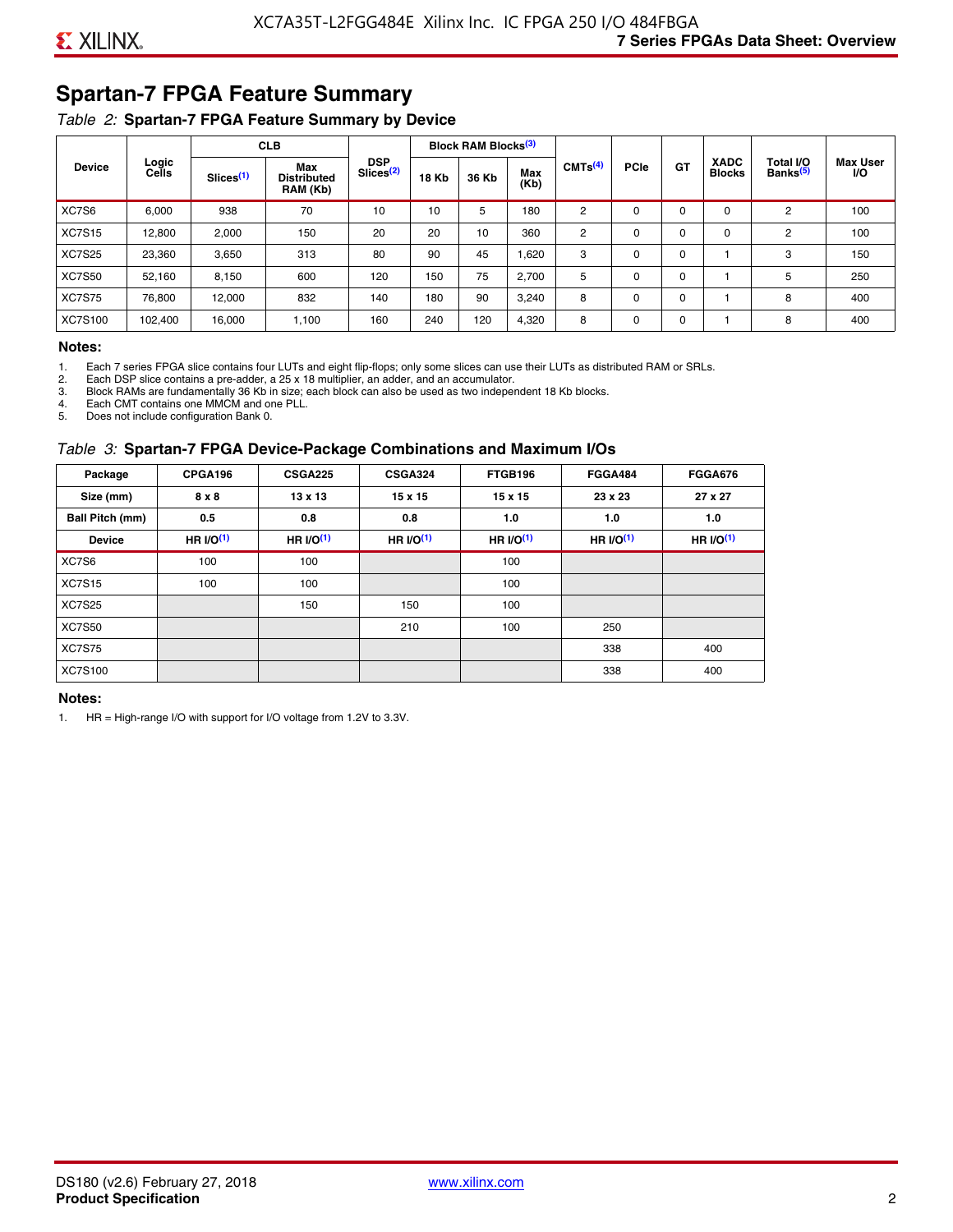# **Artix-7 FPGA Feature Summary**

#### *Table 4:* **Artix-7 FPGA Feature Summary by Device**

|                 |                |                       | <b>Configurable Logic Blocks</b><br>(CLBs) | <b>DSP48E1</b>        |              | Block RAM Blocks <sup>(3)</sup> |             |                     |                     |             | <b>XADC</b>   | Total I/O            | <b>Max User</b>    |
|-----------------|----------------|-----------------------|--------------------------------------------|-----------------------|--------------|---------------------------------|-------------|---------------------|---------------------|-------------|---------------|----------------------|--------------------|
| <b>Device</b>   | Logic<br>Cells | Slices <sup>(1)</sup> | Max<br><b>Distributed</b><br>RAM (Kb)      | Slices <sup>(2)</sup> | <b>18 Kb</b> | 36 Kb                           | Max<br>(Kb) | CMTS <sup>(4)</sup> | PCie <sup>(5)</sup> | <b>GTPs</b> | <b>Blocks</b> | Banks <sup>(6)</sup> | I/O <sub>(7)</sub> |
| XC7A12T         | 12,800         | 2,000                 | 171                                        | 40                    | 40           | 20                              | 720         | 3                   |                     | 2           |               | 3                    | 150                |
| XC7A15T         | 16,640         | 2,600                 | 200                                        | 45                    | 50           | 25                              | 900         | 5                   |                     | 4           |               | 5                    | 250                |
| XC7A25T         | 23,360         | 3,650                 | 313                                        | 80                    | 90           | 45                              | .620        | 3                   |                     | 4           |               | 3                    | 150                |
| XC7A35T         | 33,280         | 5,200                 | 400                                        | 90                    | 100          | 50                              | 1,800       | 5                   |                     | 4           |               | 5                    | 250                |
| XC7A50T         | 52,160         | 8.150                 | 600                                        | 120                   | 150          | 75                              | 2.700       | 5                   |                     | 4           |               | 5                    | 250                |
| XC7A75T         | 75,520         | 11,800                | 892                                        | 180                   | 210          | 105                             | 3,780       | 6                   |                     | 8           |               | 6                    | 300                |
| <b>XC7A100T</b> | 101.440        | 15,850                | 1.188                                      | 240                   | 270          | 135                             | 4,860       | 6                   |                     | 8           |               | 6                    | 300                |
| <b>XC7A200T</b> | 215,360        | 33,650                | 2,888                                      | 740                   | 730          | 365                             | 13,140      | 10                  |                     | 16          |               | 10                   | 500                |

**Notes:**  Each 7 series FPGA slice contains four LUTs and eight flip-flops; only some slices can use their LUTs as distributed RAM or SRLs.

2. Each DSP slice contains a pre-adder, a 25 x 18 multiplier, an adder, and an accumulator.

3. Block RAMs are fundamentally 36 Kb in size; each block can also be used as two independent 18 Kb blocks.

4. Each CMT contains one MMCM and one PLL.<br>5. Artix-7 FPGA Interface Blocks for PCI Express

5. Artix-7 FPGA Interface Blocks for PCI Express support up to x4 Gen 2.<br>6. Does not include configuration Bank 0.

6. Does not include configuration Bank 0.

This number does not include GTP transceivers.

#### *Table 5:* **Artix-7 FPGA Device-Package Combinations and Maximum I/Os**

| Package <sup>(1)</sup>    |            | <b>CPG236</b>     |                | <b>CPG238</b>  |            | <b>CSG324</b> |                | <b>CSG325</b>     |       | <b>FTG256</b>     |            | <b>SBG484</b>     |                | FGG484 <sup>(2)</sup> |                | FBG484 <sup>(2)</sup> |       | FGG676 <sup>(3)</sup> |            | FBG676 <sup>(3)</sup> |            | <b>FFG1156</b> |
|---------------------------|------------|-------------------|----------------|----------------|------------|---------------|----------------|-------------------|-------|-------------------|------------|-------------------|----------------|-----------------------|----------------|-----------------------|-------|-----------------------|------------|-----------------------|------------|----------------|
| Size (mm)                 |            | $10 \times 10$    |                | $10 \times 10$ |            | 15 x 15       |                | 15 x 15           |       | $17 \times 17$    |            | $19 \times 19$    |                | 23 x 23               |                | 23 x 23               |       | 27 x 27               |            | 27 x 27               |            | 35 x 35        |
| <b>Ball Pitch</b><br>(mm) |            | 0.5               |                | 0.5            |            | 0.8           | 0.8            |                   |       | 1.0               |            | 0.8               |                | 1.0                   |                | 1.0                   |       | 1.0                   |            | 1.0                   |            | 1.0            |
| <b>Device</b>             | <b>GTP</b> | <b>VO</b>         | <b>GTP</b>     | <b>VO</b>      | <b>GTP</b> | <b>VO</b>     | <b>GTP</b>     | <b>VO</b>         | G(TP) | VO.               | <b>GTP</b> | VO.               | G(TP)          | <b>VO</b>             | <b>GTP</b>     | <b>VO</b>             | G(TP) | <b>VO</b>             | <b>GTP</b> | <b>VO</b>             | <b>GTP</b> | <b>VO</b>      |
|                           | (4)        | HR <sup>(5)</sup> | (4)            | HR(5)          | (4)        | HP(5)         | (4)            | HR <sup>(5)</sup> |       | HR <sup>(5)</sup> |            | HR <sup>(5)</sup> |                | HR <sup>(5)</sup>     |                | HR <sup>(5)</sup>     |       | HR <sup>(5)</sup>     |            | HR <sup>(5)</sup>     |            | HR(5)          |
| XC7A12T                   |            |                   | $\overline{2}$ | 112            |            |               | $\overline{2}$ | 150               |       |                   |            |                   |                |                       |                |                       |       |                       |            |                       |            |                |
| XC7A15T                   | 2          | 106               |                |                | 0          | 210           | 4              | 150               | 0     | 170               |            |                   | $\overline{4}$ | 250                   |                |                       |       |                       |            |                       |            |                |
| XC7A25T                   |            |                   | 2              | 112            |            |               | 4              | 150               |       |                   |            |                   |                |                       |                |                       |       |                       |            |                       |            |                |
| XC7A35T                   | 2          | 106               |                |                | 0          | 210           | 4              | 150               | 0     | 170               |            |                   | 4              | 250                   |                |                       |       |                       |            |                       |            |                |
| XC7A50T                   | 2          | 106               |                |                | 0          | 210           | 4              | 150               | 0     | 170               |            |                   | 4              | 250                   |                |                       |       |                       |            |                       |            |                |
| XC7A75T                   |            |                   |                |                | 0          | 210           |                |                   | 0     | 170               |            |                   | 4              | 285                   |                |                       | 8     | 300                   |            |                       |            |                |
| <b>XC7A100T</b>           |            |                   |                |                | 0          | 210           |                |                   | 0     | 170               |            |                   | $\overline{4}$ | 285                   |                |                       | 8     | 300                   |            |                       |            |                |
| <b>XC7A200T</b>           |            |                   |                |                |            |               |                |                   |       |                   | 4          | 285               |                |                       | $\overline{4}$ | 285                   |       |                       | 8          | 400                   | 16         | 500            |

#### **Notes:**

1. All packages listed are Pb-free (SBG, FBG, FFG with exemption 15). Some packages are available in Pb option.

2. Devices in FGG484 and FBG484 are footprint compatible.

3. Devices in FGG676 and FBG676 are footprint compatible.

4. GTP transceivers in CP, CS, FT, and FG packages support data rates up to 6.25 Gb/s.<br>5. HR = High-range I/O with support for I/O voltage from 1.2V to 3.3V.

HR = High-range I/O with support for I/O voltage from 1.2V to 3.3V.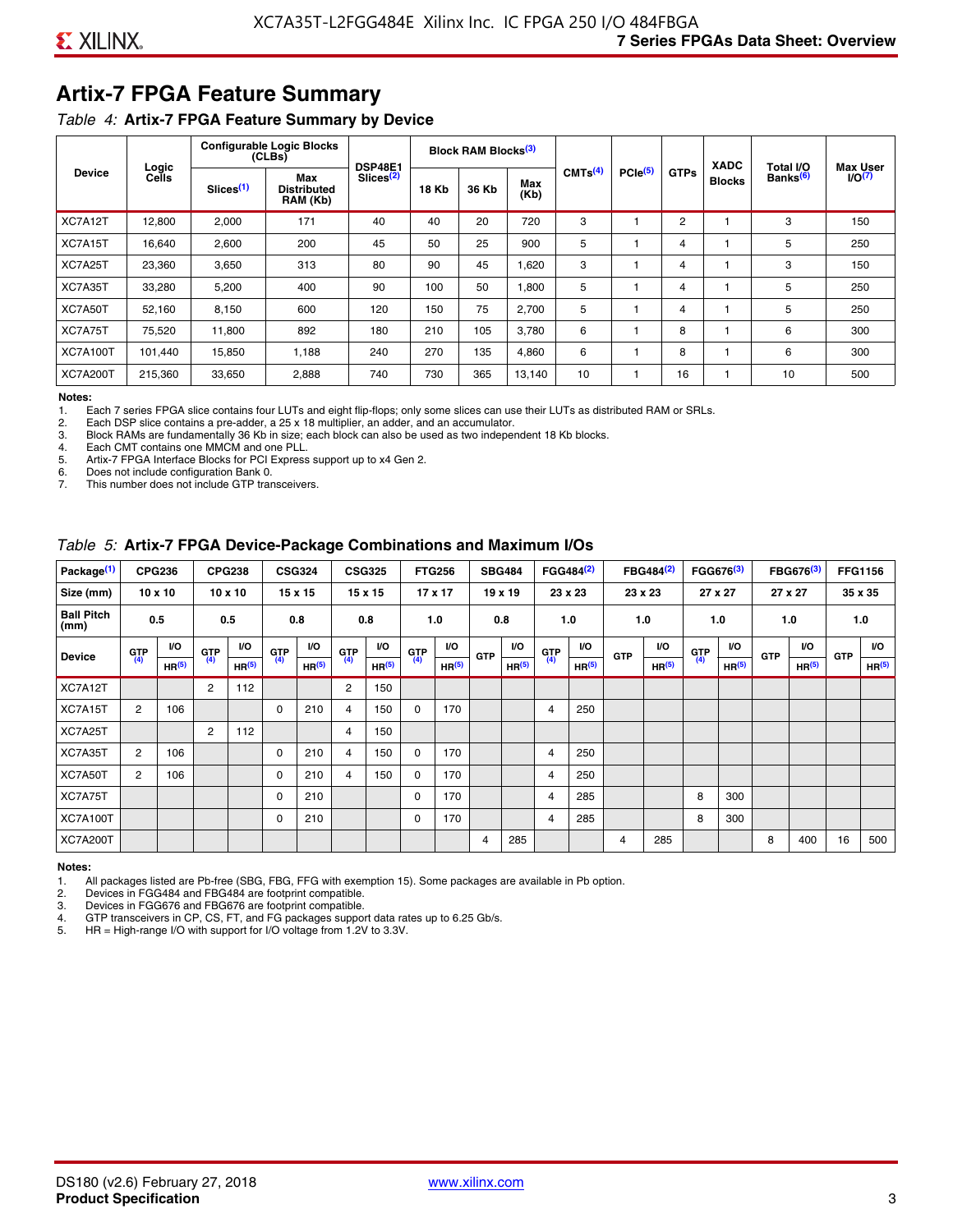# **Kintex-7 FPGA Feature Summary**

#### *Table 6:* **Kintex-7 FPGA Feature Summary by Device**

|                 |                |                       | <b>Configurable Logic</b><br><b>Blocks (CLBs)</b> | <b>DSP</b>            |              | <b>Block RAM Blocks</b> <sup>(3)</sup> |          |                     |              |             | <b>XADC</b>   | Total I/O            | Max                 |
|-----------------|----------------|-----------------------|---------------------------------------------------|-----------------------|--------------|----------------------------------------|----------|---------------------|--------------|-------------|---------------|----------------------|---------------------|
| <b>Device</b>   | Logic<br>Cells | Slices <sup>(1)</sup> | Max<br><b>Distributed</b><br>RAM (Kb)             | Slices <sup>(2)</sup> | <b>18 Kb</b> | 36 Kb                                  | Max (Kb) | CMTS <sup>(4)</sup> | $PCle^{(5)}$ | <b>GTXs</b> | <b>Blocks</b> | Banks <sup>(6)</sup> | User<br>$U$ O $(7)$ |
| XC7K70T         | 65,600         | 10,250                | 838                                               | 240                   | 270          | 135                                    | 4,860    | 6                   |              | 8           |               | 6                    | 300                 |
| <b>XC7K160T</b> | 162,240        | 25,350                | 2,188                                             | 600                   | 650          | 325                                    | 11,700   | 8                   |              | 8           |               | 8                    | 400                 |
| <b>XC7K325T</b> | 326.080        | 50.950                | 4,000                                             | 840                   | 890          | 445                                    | 16,020   | 10                  |              | 16          |               | 10                   | 500                 |
| <b>XC7K355T</b> | 356.160        | 55,650                | 5,088                                             | 1,440                 | 1.430        | 715                                    | 25,740   | 6                   |              | 24          |               | 6                    | 300                 |
| <b>XC7K410T</b> | 406,720        | 63,550                | 5,663                                             | 1,540                 | 1,590        | 795                                    | 28,620   | 10                  |              | 16          |               | 10                   | 500                 |
| <b>XC7K420T</b> | 416,960        | 65,150                | 5,938                                             | 1,680                 | 1,670        | 835                                    | 30,060   | 8                   |              | 32          |               | 8                    | 400                 |
| <b>XC7K480T</b> | 477.760        | 74,650                | 6,788                                             | 1,920                 | 1,910        | 955                                    | 34,380   | 8                   |              | 32          |               | 8                    | 400                 |

#### **Notes:**

1. Each 7 series FPGA slice contains four LUTs and eight flip-flops; only some slices can use their LUTs as distributed RAM or SRLs.<br>2. Each DSP slice contains a pre-adder, a 25 x 18 multiplier, an adder, and an accumulato

Each DSP slice contains a pre-adder, a 25 x 18 multiplier, an adder, and an accumulator.

3. Block RAMs are fundamentally 36 Kb in size; each block can also be used as two independent 18 Kb blocks.

4. Each CMT contains one MMCM and one PLL.

5. Kintex-7 FPGA Interface Blocks for PCI Express support up to x8 Gen 2.

6. Does not include configuration Bank 0.

7. This number does not include GTX transceivers.

#### *Table 7:* **Kintex-7 FPGA Device-Package Combinations and Maximum I/Os**

| Package <sup>(1)</sup>    |            | <b>FBG484</b>     |                   |            | FBG676 <sup>(2)</sup> |                   |            | FFG676 <sup>(2)</sup> |                   |            | FBG900 <sup>(3)</sup> |           |            | FFG900 <sup>(3)</sup> |                   |            | <b>FFG901</b>     |                   |            | <b>FFG1156</b>    |                   |
|---------------------------|------------|-------------------|-------------------|------------|-----------------------|-------------------|------------|-----------------------|-------------------|------------|-----------------------|-----------|------------|-----------------------|-------------------|------------|-------------------|-------------------|------------|-------------------|-------------------|
| Size (mm)                 |            | 23 x 23           |                   |            | 27 x 27               |                   |            | 27 x 27               |                   |            | 31 x 31               |           |            | 31 x 31               |                   |            | 31 x 31           |                   |            | 35 x 35           |                   |
| <b>Ball Pitch</b><br>(mm) |            | 1.0               |                   |            | 1.0                   |                   |            | 1.0                   |                   |            | 1.0                   |           |            | 1.0                   |                   |            | 1.0               |                   |            | 1.0               |                   |
| <b>Device</b>             | <b>GTX</b> |                   | VO.               | <b>GTX</b> | <b>VO</b>             |                   | <b>GTX</b> |                       | <b>VO</b>         | <b>GTX</b> |                       | <b>VO</b> | <b>GTX</b> | <b>VO</b>             |                   | <b>GTX</b> |                   | VO                | <b>GTX</b> | <b>VO</b>         |                   |
|                           | (4)        | HR <sup>(5)</sup> | HP <sup>(6)</sup> | (4)        | HR <sup>(5)</sup>     | HP <sup>(6)</sup> |            | HR <sup>(5)</sup>     | HP <sup>(6)</sup> | (4)        | HR <sup>(5)</sup>     | HP(6)     |            | HR <sup>(5)</sup>     | HP <sup>(6)</sup> |            | HR <sup>(5)</sup> | HP <sup>(6)</sup> |            | HR <sup>(5)</sup> | HP <sup>(6)</sup> |
| XC7K70T                   | 4          | 185               | 100               | 8          | 200                   | 100               |            |                       |                   |            |                       |           |            |                       |                   |            |                   |                   |            |                   |                   |
| <b>XC7K160T</b>           | 4          | 185               | 100               | 8          | 250                   | 150               | 8          | 250                   | 150               |            |                       |           |            |                       |                   |            |                   |                   |            |                   |                   |
| <b>XC7K325T</b>           |            |                   |                   | 8          | 250                   | 150               | 8          | 250                   | 150               | 16         | 350                   | 150       | 16         | 350                   | 150               |            |                   |                   |            |                   |                   |
| <b>XC7K355T</b>           |            |                   |                   |            |                       |                   |            |                       |                   |            |                       |           |            |                       |                   | 24         | 300               | 0                 |            |                   |                   |
| <b>XC7K410T</b>           |            |                   |                   | 8          | 250                   | 150               | 8          | 250                   | 150               | 16         | 350                   | 150       | 16         | 350                   | 150               |            |                   |                   |            |                   |                   |
| <b>XC7K420T</b>           |            |                   |                   |            |                       |                   |            |                       |                   |            |                       |           |            |                       |                   | 28         | 380               | $\Omega$          | 32         | 400               | $\Omega$          |
| <b>XC7K480T</b>           |            |                   |                   |            |                       |                   |            |                       |                   |            |                       |           |            |                       |                   | 28         | 380               | 0                 | 32         | 400               | $\Omega$          |

#### **Notes:**

1. All packages listed are Pb-free (FBG, FFG with exemption 15). Some packages are available in Pb option.

2. Devices in FBG676 and FFG676 are footprint compatible.

3. Devices in FBG900 and FFG900 are footprint compatible. 4. GTX transceivers in FB packages support the following maximum data rates: 10.3Gb/s in FBG484; 6.6Gb/s in FBG676 and FBG900. Refer to *Kintex-7 FPGAs Data Sheet: DC and AC Switching Characteristics* [\(DS182](https://www.xilinx.com/support/documentation/data_sheets/ds182_Kintex_7_Data_Sheet.pdf)) for details.

5. HR = High-range I/O with support for I/O voltage from 1.2V to 3.3V.

6. HP = High-performance I/O with support for I/O voltage from 1.2V to 1.8V.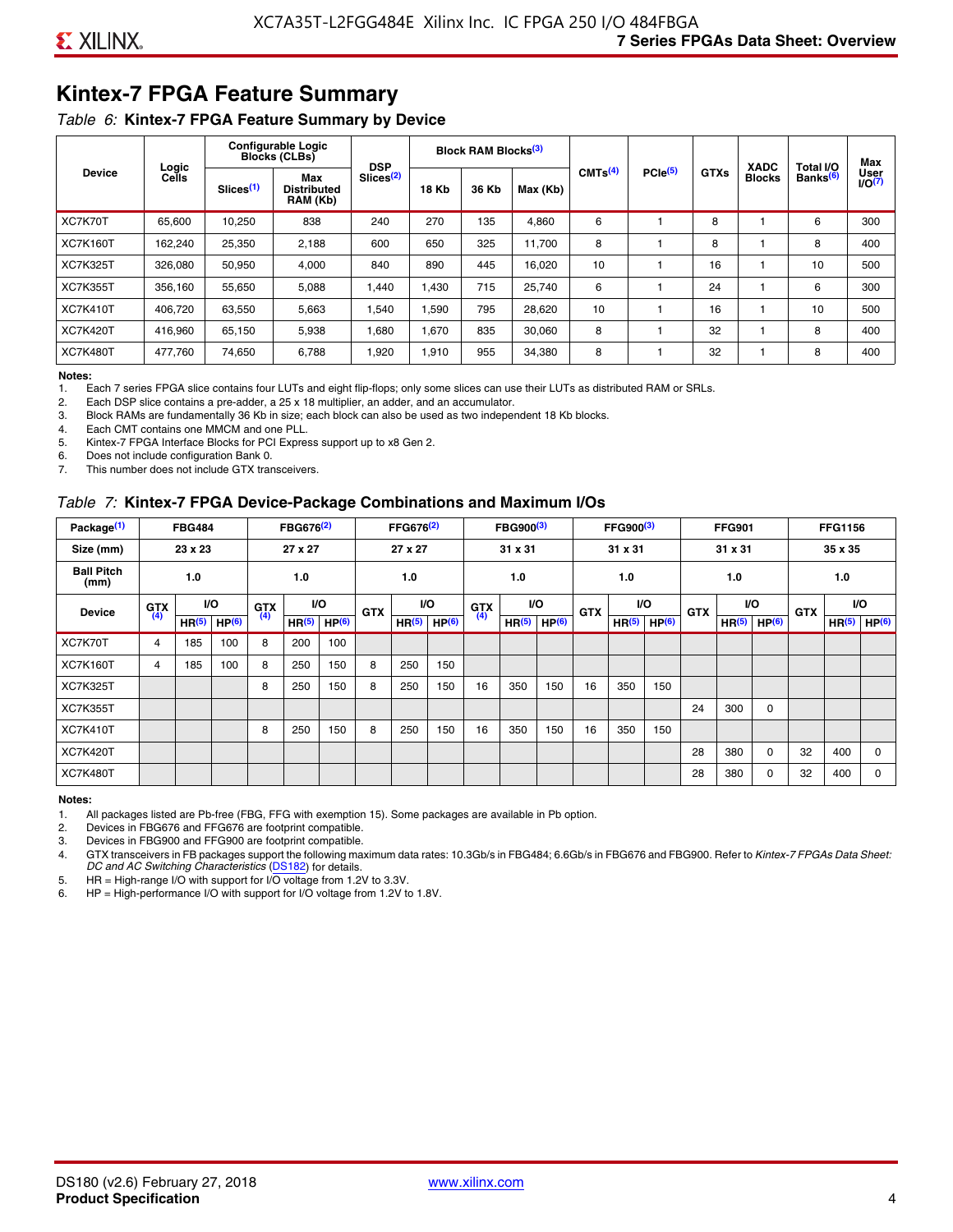# **Virtex-7 FPGA Feature Summary**

#### *Table 8:* **Virtex-7 FPGA Feature Summary**

|                       |                       |                       | <b>Configurable Logic</b><br><b>Blocks (CLBs)</b> | <b>DSP</b>            |       | <b>Block RAM Blocks</b> <sup>(4)</sup> |             | <b>CMTs</b> | <b>PCIe</b>    |            |            |            | <b>XADC</b>   | Total I/O            | Max                        |                     |
|-----------------------|-----------------------|-----------------------|---------------------------------------------------|-----------------------|-------|----------------------------------------|-------------|-------------|----------------|------------|------------|------------|---------------|----------------------|----------------------------|---------------------|
| Device <sup>(1)</sup> | Logic<br><b>Cells</b> | Slices <sup>(2)</sup> | Max<br><b>Distributed</b><br>RAM (Kb)             | Slices <sup>(3)</sup> | 18 Kb | 36 Kb                                  | Max<br>(Kb) | (5)         | (6)            | <b>GTX</b> | <b>GTH</b> | <b>GTZ</b> | <b>Blocks</b> | Banks <sup>(7)</sup> | <b>User</b><br>$1/O^{(8)}$ | SLRs <sup>(9)</sup> |
| <b>XC7V585T</b>       | 582.720               | 91,050                | 6,938                                             | .260                  | ,590  | 795                                    | 28,620      | 18          | 3              | 36         | 0          | $\Omega$   |               | 17                   | 850                        | N/A                 |
| <b>XC7V2000T</b>      | 1,954,560             | 305,400               | 21,550                                            | 2,160                 | 2,584 | ,292                                   | 46,512      | 24          | 4              | 36         | 0          | 0          |               | 24                   | ,200                       | 4                   |
| XC7VX330T             | 326,400               | 51,000                | 4,388                                             | 1,120                 | 1,500 | 750                                    | 27,000      | 14          | $\overline{2}$ | 0          | 28         | O          |               | 14                   | 700                        | N/A                 |
| XC7VX415T             | 412,160               | 64,400                | 6,525                                             | 2,160                 | 1.760 | 880                                    | 31,680      | 12          | $\overline{2}$ | $\Omega$   | 48         | $\Omega$   |               | 12                   | 600                        | N/A                 |
| XC7VX485T             | 485,760               | 75,900                | 8,175                                             | 2,800                 | 2,060 | 1,030                                  | 37,080      | 14          | 4              | 56         | $\Omega$   | 0          |               | 14                   | 700                        | N/A                 |
| XC7VX550T             | 554,240               | 86,600                | 8,725                                             | 2,880                 | 2,360 | 1,180                                  | 42,480      | 20          | $\overline{2}$ | $\Omega$   | 80         | $\Omega$   |               | 16                   | 600                        | N/A                 |
| XC7VX690T             | 693,120               | 108,300               | 10,888                                            | 3,600                 | 2,940 | 1,470                                  | 52,920      | 20          | 3              | 0          | 80         | 0          |               | 20                   | 1,000                      | N/A                 |
| XC7VX980T             | 979,200               | 153,000               | 13,838                                            | 3,600                 | 3,000 | 1,500                                  | 54,000      | 18          | 3              | 0          | 72         | 0          |               | 18                   | 900                        | N/A                 |
| <b>XC7VX1140T</b>     | 1,139,200             | 178,000               | 17.700                                            | 3,360                 | 3,760 | ,880                                   | 67,680      | 24          | 4              | $\Omega$   | 96         | $\Omega$   |               | 22                   | 1.100                      | 4                   |
| XC7VH580T             | 580,480               | 90,700                | 8,850                                             | <b>680</b>            | 1,880 | 940                                    | 33,840      | 12          | $\overline{c}$ | 0          | 48         | 8          |               | 12                   | 600                        | $\overline{c}$      |
| XC7VH870T             | 876,160               | 136,900               | 13,275                                            | 2,520                 | 2,820 | 1,410                                  | 50,760      | 18          | 3              | 0          | 72         | 16         |               | 6                    | 300                        | 3                   |

#### **Notes:**

1. EasyPath™-7 FPGAs are also available to provide a fast, simple, and risk-free solution for cost reducing Virtex-7 T and Virtex-7 XT FPGA designs

2. Each 7 series FPGA slice contains four LUTs and eight flip-flops; only some slices can use their LUTs as distributed RAM or SRLs.

Each DSP slice contains a pre-adder, a 25 x 18 multiplier, an adder, and an accumulator.

4. Block RAMs are fundamentally 36 Kb in size; each block can also be used as two independent 18 Kb blocks.

5. Each CMT contains one MMCM and one PLL.

6. Virtex-7 T FPGA Interface Blocks for PCI Express support up to x8 Gen 2. Virtex-7 XT and Virtex-7 HT Interface Blocks for PCI Express support up to x8 Gen 3, with the exception of the XC7VX485T device, which supports x8 Gen 2.

7. Does not include configuration Bank 0.

8. This number does not include GTX, GTH, or GTZ transceivers.

9. Super logic regions (SLRs) are the constituent parts of FPGAs that use SSI technology. Virtex-7 HT devices use SSI technology to connect SLRs with 28.05 Gb/s transceivers.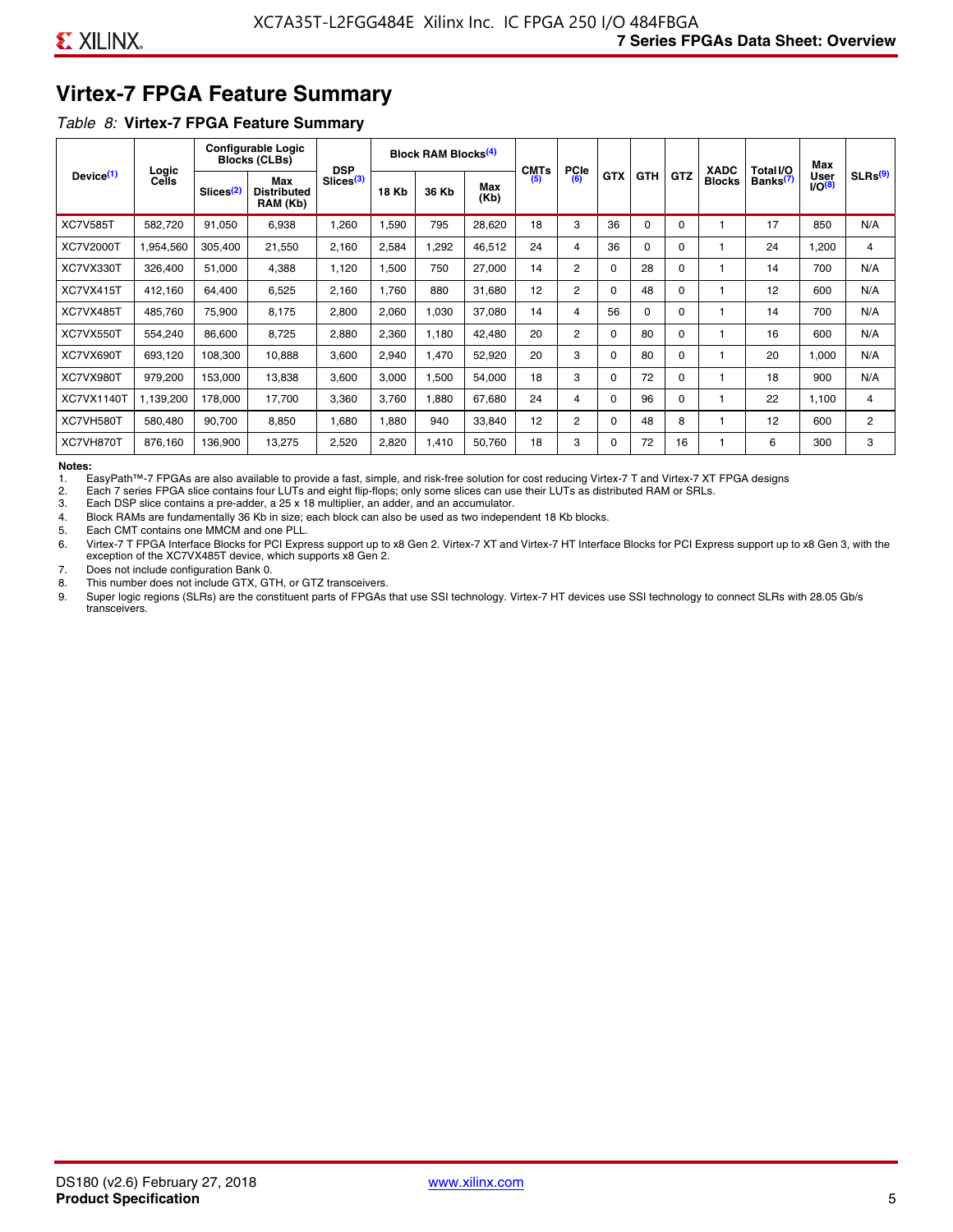#### *Table 9:* **Virtex-7 FPGA Device-Package Combinations and Maximum I/Os**

| Package <sup>(1)</sup> |            |            | <b>FFG1157</b>    |                   |            |            | FFG1761 <sup>(2)</sup> |                   |            |            | FHG1761 <sup>(2)</sup> |                   |            | <b>FLG1925</b>    |                   |
|------------------------|------------|------------|-------------------|-------------------|------------|------------|------------------------|-------------------|------------|------------|------------------------|-------------------|------------|-------------------|-------------------|
| Size (mm)              |            |            | 35 x 35           |                   |            |            | 42.5 x 42.5            |                   |            |            | 45 x 45                |                   |            | 45 x 45           |                   |
| <b>Ball Pitch</b>      |            |            | 1.0               |                   |            |            | 1.0                    |                   |            |            | 1.0                    |                   |            | 1.0               |                   |
| <b>Device</b>          | <b>GTX</b> | <b>GTH</b> |                   | I/O               | <b>GTX</b> | <b>GTH</b> |                        | I/O               | <b>GTX</b> | <b>GTH</b> | VO.                    |                   | <b>GTX</b> |                   | VO.               |
|                        |            |            | HR <sup>(3)</sup> | HP <sup>(4)</sup> |            |            | HR <sup>(3)</sup>      | HP <sup>(4)</sup> |            |            | HR <sup>(3)</sup>      | HP <sup>(4)</sup> |            | HR <sup>(3)</sup> | HP <sup>(4)</sup> |
| <b>XC7V585T</b>        | 20         | $\Omega$   | $\Omega$          | 600               | 36         | 0          | 100                    | 750               |            |            |                        |                   |            |                   |                   |
| XC7V2000T              |            |            |                   |                   |            |            |                        |                   | 36         | 0          | 0                      | 850               | 16         | 0                 | 1,200             |
| XC7VX330T              | $\Omega$   | 20         | $\Omega$          | 600               | 0          | 28         | 50                     | 650               |            |            |                        |                   |            |                   |                   |
| XC7VX415T              | $\Omega$   | 20         | $\Omega$          | 600               |            |            |                        |                   |            |            |                        |                   |            |                   |                   |
| XC7VX485T              | 20         | 0          | 0                 | 600               | 28         | 0          | 0                      | 700               |            |            |                        |                   |            |                   |                   |
| XC7VX550T              |            |            |                   |                   |            |            |                        |                   |            |            |                        |                   |            |                   |                   |
| XC7VX690T              | $\Omega$   | 20         | $\Omega$          | 600               | $\Omega$   | 36         | $\Omega$               | 850               |            |            |                        |                   |            |                   |                   |
| XC7VX980T              |            |            |                   |                   |            |            |                        |                   |            |            |                        |                   |            |                   |                   |
| XC7VX1140T             |            |            |                   |                   |            |            |                        |                   |            |            |                        |                   |            |                   |                   |

#### **Notes:**

1. All packages listed are Pb-free (FFG, FHG, FLG with exemption 15). Some packages are available in Pb option.

2. Devices in FFG1761 and FHG1761 are footprint compatible.<br>3. HR = High-range I/O with support for I/O voltage from 1.2V to

HR = High-range I/O with support for I/O voltage from 1.2V to 3.3V.

4. HP = High-performance I/O with support for I/O voltage from 1.2V to 1.8V.

#### *Table 10:* **Virtex-7 FPGA Device-Package Combinations and Maximum I/Os - Continued**

| Package <sup>(1)</sup> |          | <b>FFG1158</b> |                  |            | FFG1926 <sup>(2)</sup> |                  |            | FLG1926 <sup>(2)</sup> |                  |    | <b>FFG1927</b> |                  |            | FFG1928 <sup>(3)</sup> |                  |            | FLG1928 <sup>(3)</sup> |                  |            | FFG1930 <sup>(4)</sup> |           |            | FLG1930 <sup>(4)</sup> |                  |
|------------------------|----------|----------------|------------------|------------|------------------------|------------------|------------|------------------------|------------------|----|----------------|------------------|------------|------------------------|------------------|------------|------------------------|------------------|------------|------------------------|-----------|------------|------------------------|------------------|
| Size (mm)              |          | 35 x 35        |                  |            | 45 x 45                |                  |            | 45 x 45                |                  |    | 45 x 45        |                  |            | 45 x 45                |                  |            | 45 x 45                |                  |            | 45 x 45                |           |            | 45 x 45                |                  |
| <b>Ball Pitch</b>      |          | 1.0            |                  |            | 1.0                    |                  |            | 1.0                    |                  |    | 1.0            |                  |            | 1.0                    |                  |            | 1.0                    |                  |            | 1.0                    |           |            | 1.0                    |                  |
|                        |          |                | <b>VO</b>        |            |                        | <b>VO</b>        |            |                        | VO.              |    |                | <b>VO</b>        |            |                        | <b>VO</b>        |            |                        | <b>VO</b>        |            |                        | <b>VO</b> |            |                        | <b>VO</b>        |
| <b>Device</b>          |          | <b>GTX GTH</b> | <b>HP</b><br>(5) | <b>GTX</b> | <b>GTH</b>             | <b>HP</b><br>(5) | <b>GTX</b> | <b>GTH</b>             | <b>HP</b><br>(5) |    | <b>GTX GTH</b> | <b>HP</b><br>(5) | <b>GTX</b> | <b>GTH</b>             | <b>HP</b><br>(5) | <b>GTX</b> | <b>GTH</b>             | <b>HP</b><br>(5) | <b>GTX</b> | GTH                    | HP<br>(5) | <b>GTX</b> | GTH                    | <b>HP</b><br>(5) |
| <b>XC7V585T</b>        |          |                |                  |            |                        |                  |            |                        |                  |    |                |                  |            |                        |                  |            |                        |                  |            |                        |           |            |                        |                  |
| <b>XC7V2000T</b>       |          |                |                  |            |                        |                  |            |                        |                  |    |                |                  |            |                        |                  |            |                        |                  |            |                        |           |            |                        |                  |
| XC7VX330T              |          |                |                  |            |                        |                  |            |                        |                  |    |                |                  |            |                        |                  |            |                        |                  |            |                        |           |            |                        |                  |
| XC7VX415T              | $\Omega$ | 48             | 350              |            |                        |                  |            |                        |                  | 0  | 48             | 600              |            |                        |                  |            |                        |                  |            |                        |           |            |                        |                  |
| XC7VX485T              | 48       | $\Omega$       | 350              |            |                        |                  |            |                        |                  | 56 | 0              | 600              |            |                        |                  |            |                        |                  | 24         | $\Omega$               | 700       |            |                        |                  |
| XC7VX550T              | $\Omega$ | 48             | 350              |            |                        |                  |            |                        |                  | 0  | 80             | 600              |            |                        |                  |            |                        |                  |            |                        |           |            |                        |                  |
| XC7VX690T              | $\Omega$ | 48             | 350              | $\Omega$   | 64                     | 720              |            |                        |                  | 0  | 80             | 600              |            |                        |                  |            |                        |                  | 0          | 24                     | 1,000     |            |                        |                  |
| XC7VX980T              |          |                |                  | $\Omega$   | 64                     | 720              |            |                        |                  |    |                |                  | $\Omega$   | 72                     | 480              |            |                        |                  | 0          | 24                     | 900       |            |                        |                  |
| <b>XC7VX1140T</b>      |          |                |                  |            |                        |                  | $\Omega$   | 64                     | 720              |    |                |                  |            |                        |                  | $\Omega$   | 96                     | 480              |            |                        |           | $\Omega$   | 24                     | 1,100            |

**Notes:** 

1. All packages listed are Pb-free (FFG, FLG with exemption 15). Some packages are available in Pb option.<br>2. Devices in FFG1926 and FLG1926 are footprint compatible.

2. Devices in FFG1926 and FLG1926 are footprint compatible.

3. Devices in FFG1928 and FLG1928 are footprint compatible.

4. Devices in FFG1930 and FLG1930 are footprint compatible.<br>5. HP = High-performance I/O with support for I/O voltage from HP = High-performance I/O with support for I/O voltage from 1.2V to 1.8V.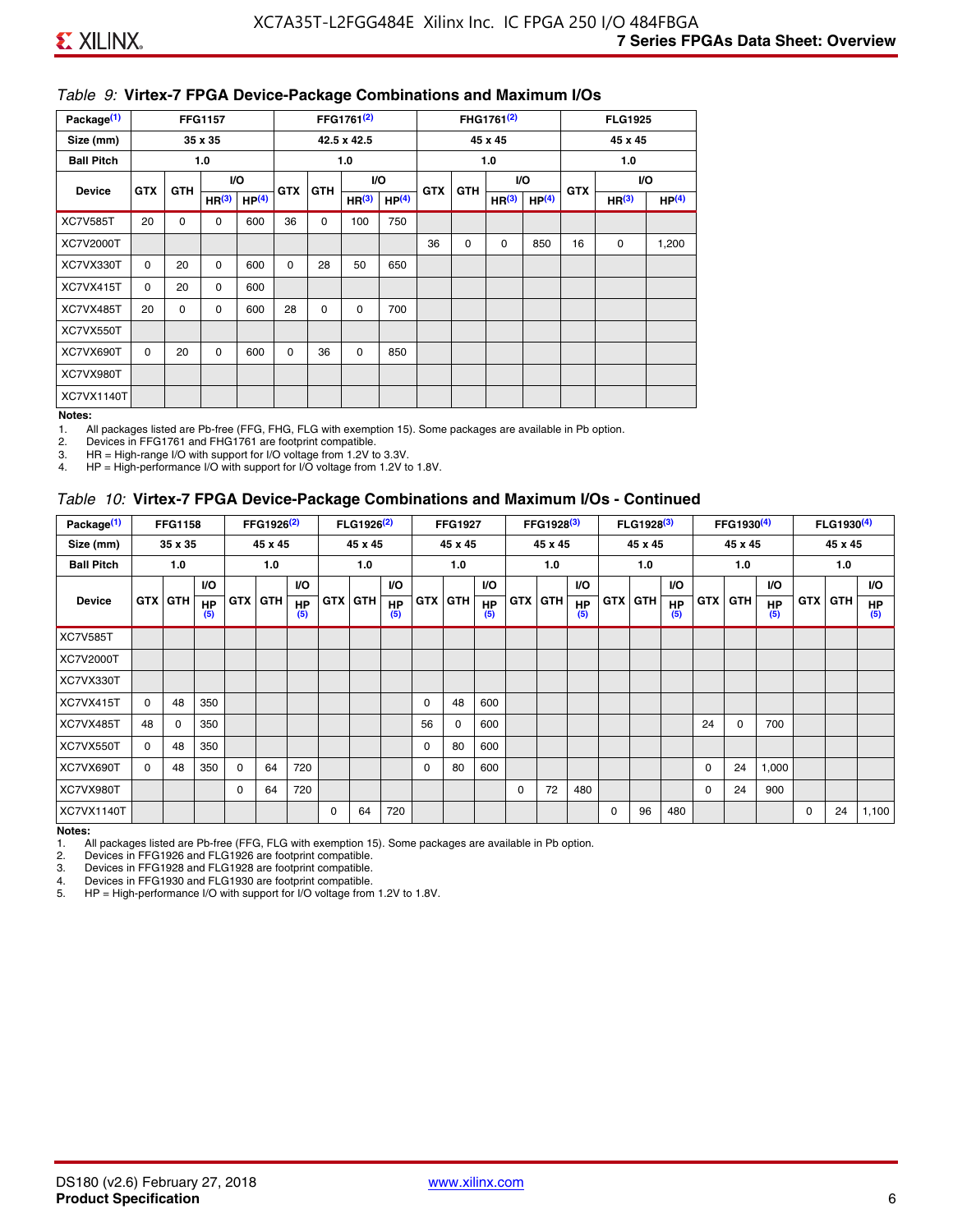#### *Table 11:* **Virtex-7 HT FPGA Device-Package Combinations and Maximum I/Os**

| Package <sup>(1)</sup> |            | <b>FLG1155</b> |       |            | <b>FLG1931</b> |                   |            | <b>FLG1932</b> |                   |
|------------------------|------------|----------------|-------|------------|----------------|-------------------|------------|----------------|-------------------|
| Size (mm)              |            | 35 x 35        |       |            | 45 x 45        |                   |            | 45 x 45        |                   |
| <b>Ball Pitch</b>      |            | 1.0            |       |            | 1.0            |                   |            | 1.0            |                   |
|                        |            |                | VO.   |            |                | <b>VO</b>         |            |                | VO.               |
| <b>Device</b>          | <b>GTH</b> | <b>GTZ</b>     | HP(2) | <b>GTH</b> | <b>GTZ</b>     | HP <sup>(2)</sup> | <b>GTH</b> | <b>GTZ</b>     | HP <sup>(2)</sup> |
| XC7VH580T              | 24         | 8              | 400   | 48         | 8              | 600               |            |                |                   |
| XC7VH870T              |            |                |       |            |                |                   | 72         | 16             | 300               |

#### **Notes:**

1. All packages listed are Pb-free with exemption 15. Some packages are available in Pb option.

2. HP = High-performance I/O with support for I/O voltage from 1.2V to 1.8V.

# **Stacked Silicon Interconnect (SSI) Technology**

There are many challenges associated with creating high capacity FPGAs that Xilinx addresses with the SSI technology. SSI technology enables multiple super logic regions (SLRs) to be combined on a passive interposer layer, using proven manufacturing and assembly techniques from industry leaders, to create a single FPGA with more than ten thousand inter-SLR connections, providing ultra-high bandwidth connectivity with low latency and low power consumption. There are two types of SLRs used in Virtex-7 FPGAs: a logic intensive SLR used in the Virtex-7 T devices and a DSP/block RAM/transceiver-rich SLR used in the Virtex-7 XT and HT devices. SSI technology enables the production of higher capability FPGAs than traditional manufacturing methods, enabling the highest capacity and highest performance FPGAs ever created to reach production more quickly and with less risk than would otherwise be possible. Thousands of super long line (SLL) routing resources and ultra-high performance clock lines that cross between the SLRs ensure that designs span seamlessly across these high-density programmable logic devices.

# **CLBs, Slices, and LUTs**

Some key features of the CLB architecture include:

- Real 6-input look-up tables (LUTs)
- Memory capability within the LUT
- Register and shift register functionality

The LUTs in 7 series FPGAs can be configured as either one 6-input LUT (64-bit ROMs) with one output, or as two 5-input LUTs (32-bit ROMs) with separate outputs but common addresses or logic inputs. Each LUT output can optionally be registered in a flip-flop. Four such LUTs and their eight flip-flops as well as multiplexers and arithmetic carry logic form a slice, and two slices form a configurable logic block (CLB). Four of the eight flip-flops per slice (one per LUT) can optionally be configured as latches.

Between 25–50% of all slices can also use their LUTs as distributed 64-bit RAM or as 32-bit shift registers (SRL32) or as two SRL16s. Modern synthesis tools take advantage of these highly efficient logic, arithmetic, and memory features.

# **Clock Management**

Some of the key highlights of the clock management architecture include:

- High-speed buffers and routing for low-skew clock distribution
- Frequency synthesis and phase shifting
- Low-jitter clock generation and jitter filtering

Each 7 series FPGA has up to 24 clock management tiles (CMTs), each consisting of one mixed-mode clock manager (MMCM) and one phase-locked loop (PLL).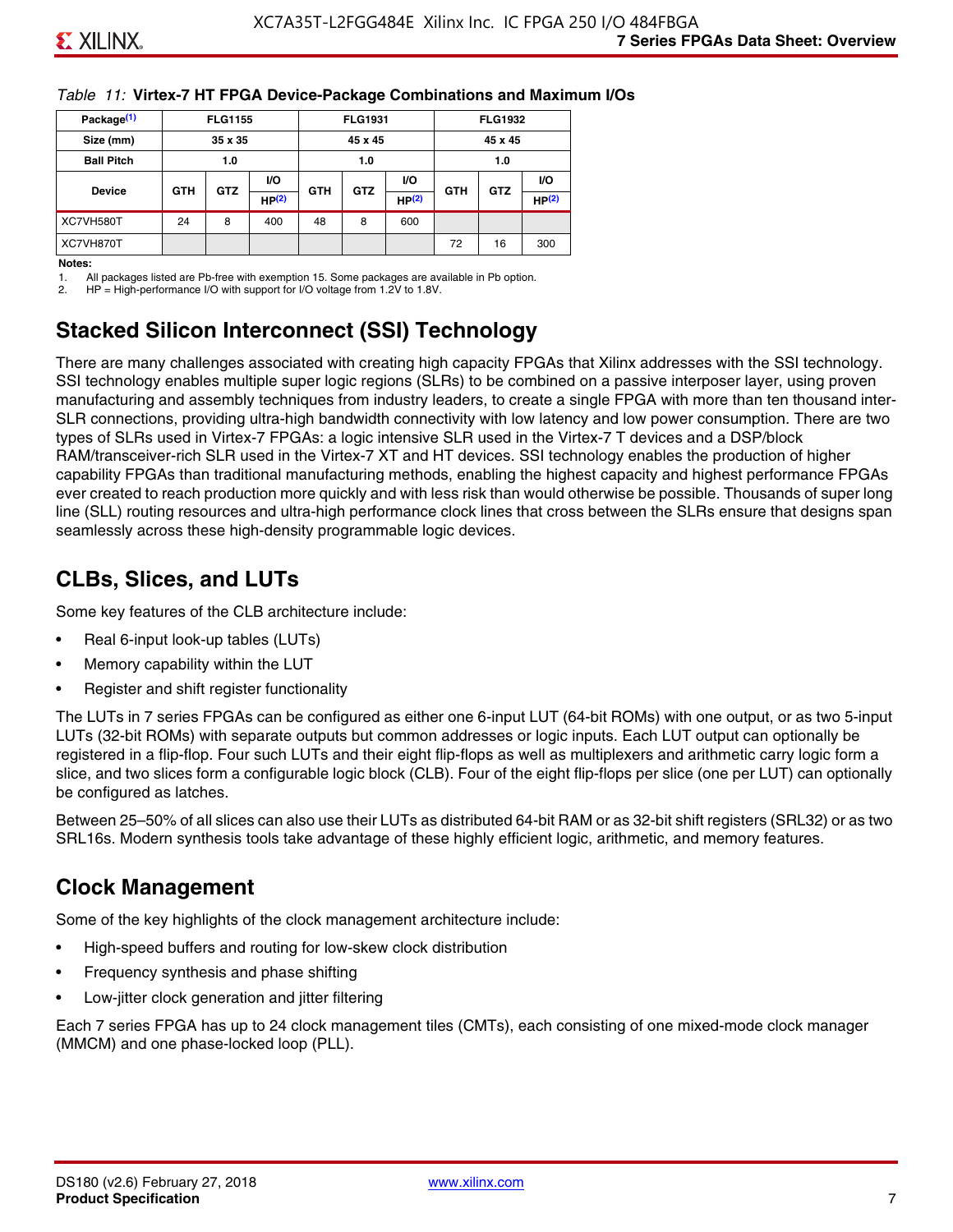### **Mixed-Mode Clock Manager and Phase-Locked Loop**

The MMCM and PLL share many characteristics. Both can serve as a frequency synthesizer for a wide range of frequencies and as a jitter filter for incoming clocks. At the center of both components is a voltage-controlled oscillator (VCO), which speeds up and slows down depending on the input voltage it receives from the phase frequency detector (PFD).

There are three sets of programmable frequency dividers: D, M, and O. The pre-divider D (programmable by configuration and afterwards via DRP) reduces the input frequency and feeds one input of the traditional PLL phase/frequency comparator. The feedback divider M (programmable by configuration and afterwards via DRP) acts as a multiplier because it divides the VCO output frequency before feeding the other input of the phase comparator. D and M must be chosen appropriately to keep the VCO within its specified frequency range. The VCO has eight equally-spaced output phases  $(0^\circ, 45^\circ, 90^\circ, 135^\circ, 180^\circ, 225^\circ, 270^\circ,$  and  $315^\circ$ ). Each can be selected to drive one of the output dividers (six for the PLL, O0 to O5, and seven for the MMCM, O0 to O6), each programmable by configuration to divide by any integer from 1 to 128.

The MMCM and PLL have three input-jitter filter options: low bandwidth, high bandwidth, or optimized mode. Low-bandwidth mode has the best jitter attenuation but not the smallest phase offset. High-bandwidth mode has the best phase offset, but not the best jitter attenuation. Optimized mode allows the tools to find the best setting.

#### **MMCM Additional Programmable Features**

The MMCM can have a fractional counter in either the feedback path (acting as a multiplier) or in one output path. Fractional counters allow non-integer increments of  $1/8$  and can thus increase frequency synthesis capabilities by a factor of 8.

The MMCM can also provide fixed or dynamic phase shift in small increments that depend on the VCO frequency. At 1600 MHz, the phase-shift timing increment is 11.2 ps.

#### **Clock Distribution**

Each 7 series FPGA provides six different types of clock lines (BUFG, BUFR, BUFIO, BUFH, BUFMR, and the highperformance clock) to address the different clocking requirements of high fanout, short propagation delay, and extremely low skew.

#### **Global Clock Lines**

In each 7 series FPGA (except XC7S6 and XC7S15), 32 global clock lines have the highest fanout and can reach every flipflop clock, clock enable, and set/reset, as well as many logic inputs. There are 12 global clock lines within any clock region driven by the horizontal clock buffers (BUFH). Each BUFH can be independently enabled/disabled, allowing for clocks to be turned off within a region, thereby offering fine-grain control over which clock regions consume power. Global clock lines can be driven by global clock buffers, which can also perform glitchless clock multiplexing and clock enable functions. Global clocks are often driven from the CMT, which can completely eliminate the basic clock distribution delay.

#### **Regional Clocks**

Regional clocks can drive all clock destinations in their region. A region is defined as an area that is 50 I/O and 50 CLB high and half the chip wide. 7 series FPGAs have between two and twenty-four regions. There are four regional clock tracks in every region. Each regional clock buffer can be driven from any of four clock-capable input pins, and its frequency can optionally be divided by any integer from 1 to 8.

#### **I/O Clocks**

I/O clocks are especially fast and serve only I/O logic and serializer/deserializer (SerDes) circuits, as described in the I/O Logic section. The 7 series devices have a direct connection from the MMCM to the I/O for low-jitter, high-performance interfaces.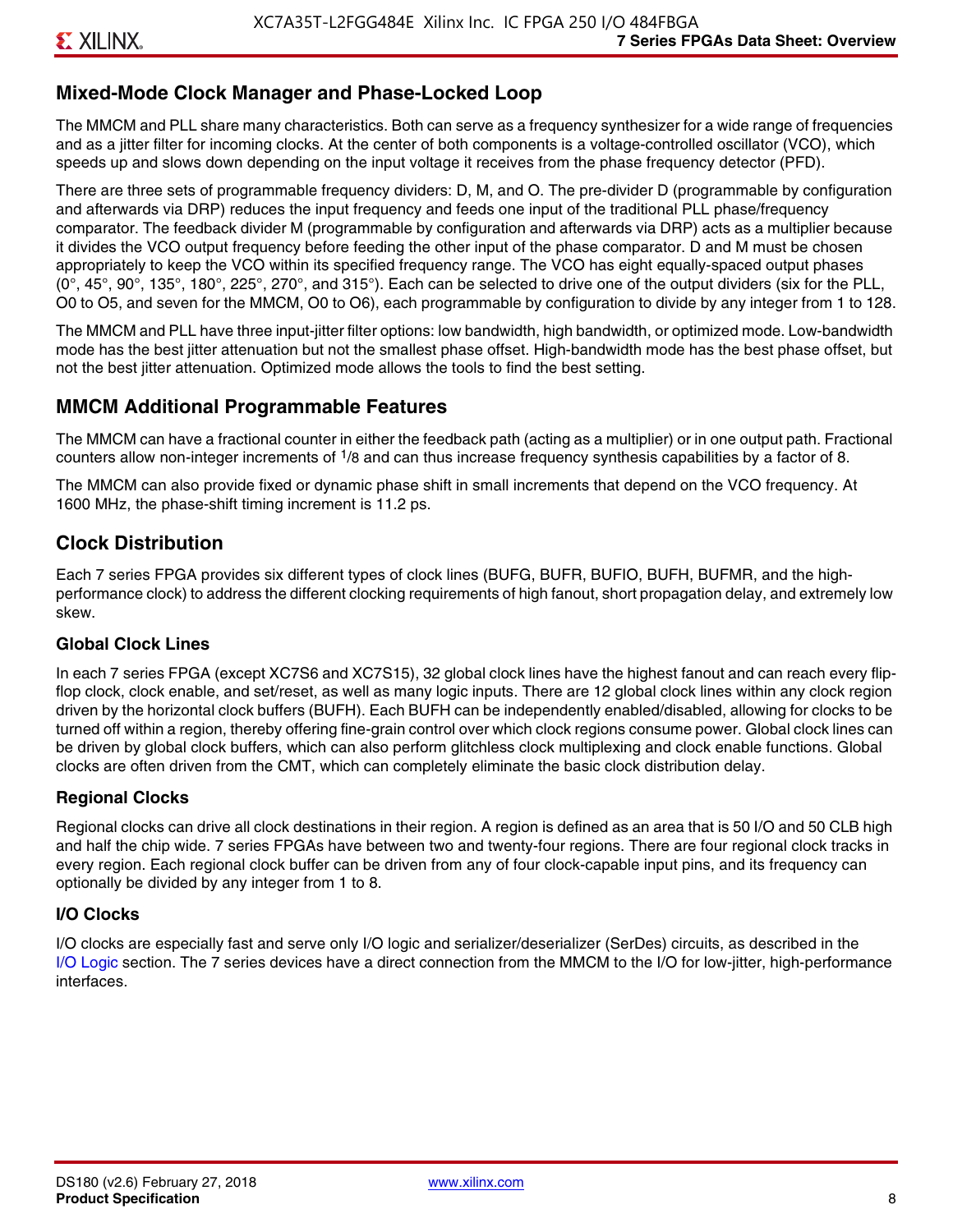# **Block RAM**

Some of the key features of the block RAM include:

- Dual-port 36 Kb block RAM with port widths of up to 72
- Programmable FIFO logic
- Built-in optional error correction circuitry

Every 7 series FPGA has between 5 and 1,880 dual-port block RAMs, each storing 36 Kb. Each block RAM has two completely independent ports that share nothing but the stored data.

# **Synchronous Operation**

Each memory access, read or write, is controlled by the clock. All inputs, data, address, clock enables, and write enables are registered. Nothing happens without a clock. The input address is always clocked, retaining data until the next operation. An optional output data pipeline register allows higher clock rates at the cost of an extra cycle of latency.

During a write operation, the data output can reflect either the previously stored data, the newly written data, or can remain unchanged.

# **Programmable Data Width**

Each port can be configured as 32K  $\times$  1, 16K  $\times$  2, 8K  $\times$  4, 4K  $\times$  9 (or 8), 2K  $\times$  18 (or 16), 1K  $\times$  36 (or 32), or 512  $\times$  72 (or 64). The two ports can have different aspect ratios without any constraints.

Each block RAM can be divided into two completely independent 18 Kb block RAMs that can each be configured to any aspect ratio from 16K  $\times$  1 to 512  $\times$  36. Everything described previously for the full 36 Kb block RAM also applies to each of the smaller 18 Kb block RAMs.

Only in simple dual-port (SDP) mode can data widths of greater than 18 bits (18 Kb RAM) or 36 bits (36 Kb RAM) be accessed. In this mode, one port is dedicated to read operation, the other to write operation. In SDP mode, one side (read or write) can be variable, while the other is fixed to 32/36 or 64/72.

Both sides of the dual-port 36 Kb RAM can be of variable width.

Two adjacent 36 Kb block RAMs can be configured as one cascaded 64K × 1 dual-port RAM without any additional logic.

# **Error Detection and Correction**

Each 64-bit-wide block RAM can generate, store, and utilize eight additional Hamming code bits and perform single-bit error correction and double-bit error detection (ECC) during the read process. The ECC logic can also be used when writing to or reading from external 64- to 72-bit-wide memories.

# **FIFO Controller**

The built-in FIFO controller for single-clock (synchronous) or dual-clock (asynchronous or multirate) operation increments the internal addresses and provides four handshaking flags: full, empty, almost full, and almost empty. The almost full and almost empty flags are freely programmable. Similar to the block RAM, the FIFO width and depth are programmable, but the write and read ports always have identical width.

First word fall-through mode presents the first-written word on the data output even before the first read operation. After the first word has been read, there is no difference between this mode and the standard mode.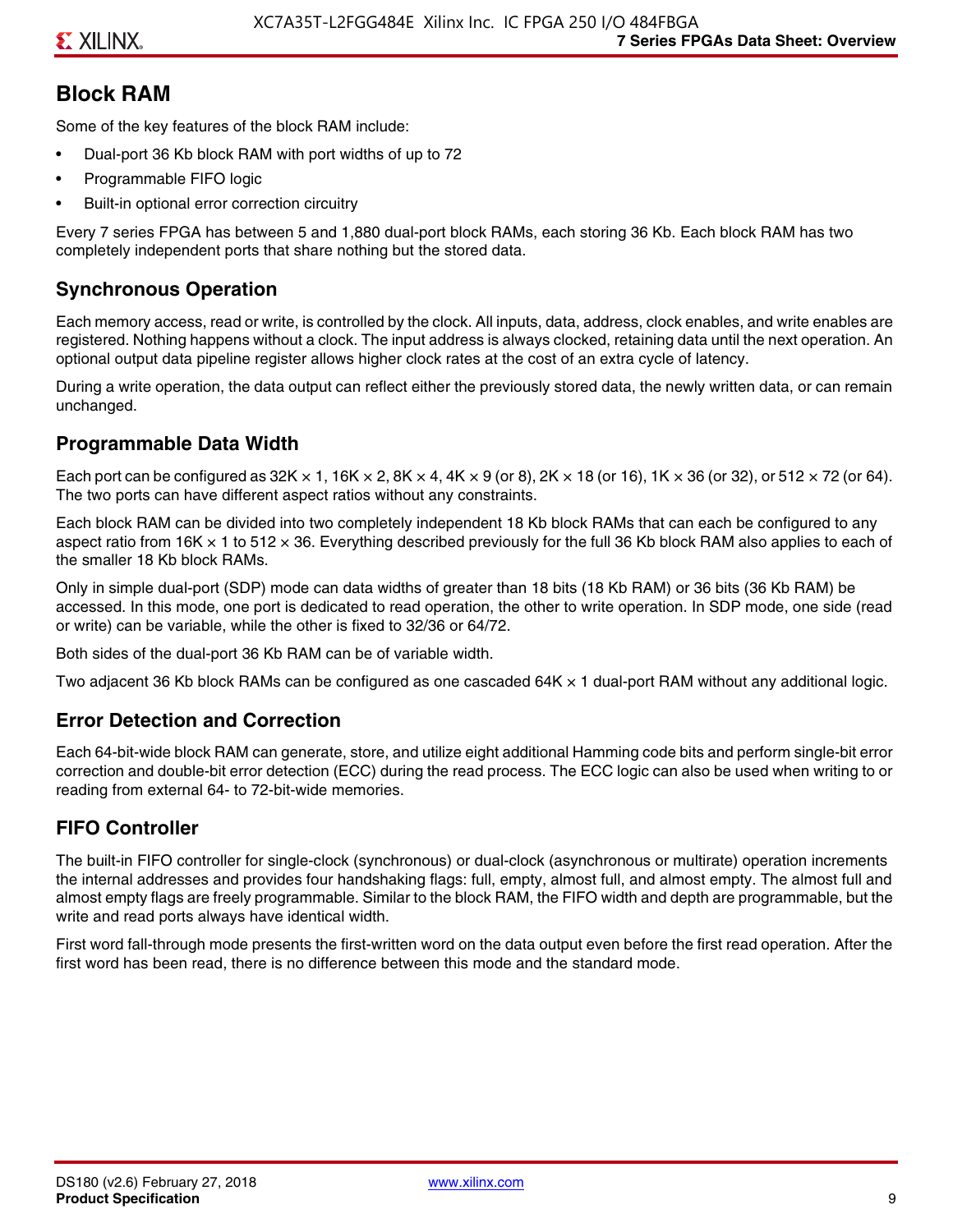# **Digital Signal Processing — DSP Slice**

Some highlights of the DSP functionality include:

- $25 \times 18$  two's complement multiplier/accumulator high-resolution (48 bit) signal processor
- Power saving pre-adder to optimize symmetrical filter applications
- Advanced features: optional pipelining, optional ALU, and dedicated buses for cascading

DSP applications use many binary multipliers and accumulators, best implemented in dedicated DSP slices. All 7 series FPGAs have many dedicated, full custom, low-power DSP slices, combining high speed with small size while retaining system design flexibility.

Each DSP slice fundamentally consists of a dedicated 25 × 18 bit two's complement multiplier and a 48-bit accumulator, both capable of operating up to 741 MHz. The multiplier can be dynamically bypassed, and two 48-bit inputs can feed a single-instruction-multiple-data (SIMD) arithmetic unit (dual 24-bit add/subtract/accumulate or quad 12-bit add/subtract/accumulate), or a logic unit that can generate any one of ten different logic functions of the two operands.

The DSP includes an additional pre-adder, typically used in symmetrical filters. This pre-adder improves performance in densely packed designs and reduces the DSP slice count by up to 50%. The DSP also includes a 48-bit-wide Pattern Detector that can be used for convergent or symmetric rounding. The pattern detector is also capable of implementing 96-bit-wide logic functions when used in conjunction with the logic unit.

The DSP slice provides extensive pipelining and extension capabilities that enhance the speed and efficiency of many applications beyond digital signal processing, such as wide dynamic bus shifters, memory address generators, wide bus multiplexers, and memory-mapped I/O register files. The accumulator can also be used as a synchronous up/down counter.

# **Input/Output**

Some highlights of the input/output functionality include:

- High-performance SelectIO technology with support for 1,866 Mb/s DDR3
- High-frequency decoupling capacitors within the package for enhanced signal integrity
- Digitally Controlled Impedance that can be 3-stated for lowest power, high-speed I/O operation

The number of I/O pins varies depending on device and package size. Each I/O is configurable and can comply with a large number of I/O standards. With the exception of the supply pins and a few dedicated configuration pins, all other package pins have the same I/O capabilities, constrained only by certain banking rules. The I/O in 7 series FPGAs are classed as high range (HR) or high performance (HP). The HR I/Os offer the widest range of voltage support, from 1.2V to 3.3V. The HP I/Os are optimized for highest performance operation, from 1.2V to 1.8V.

HR and HP I/O pins in 7 series FPGAs are organized in banks, with 50 pins per bank. Each bank has one common V<sub>CCO</sub> output supply, which also powers certain input buffers. Some single-ended input buffers require an internally generated or an externally applied reference voltage ( $V_{RFF}$ ). There are two  $V_{RFF}$  pins per bank (except configuration bank 0). A single bank can have only one  $V_{\text{RFF}}$  voltage value.

Xilinx 7 series FPGAs use a variety of package types to suit the needs of the user, including small form factor wire-bond packages for lowest cost; conventional, high performance flip-chip packages; and bare-die flip-chip packages that balance smaller form factor with high performance. In the flip-chip packages, the silicon device is attached to the package substrate using a high-performance flip-chip process. Controlled ESR discrete decoupling capacitors are mounted on the package substrate to optimize signal integrity under simultaneous switching of outputs (SSO) conditions.

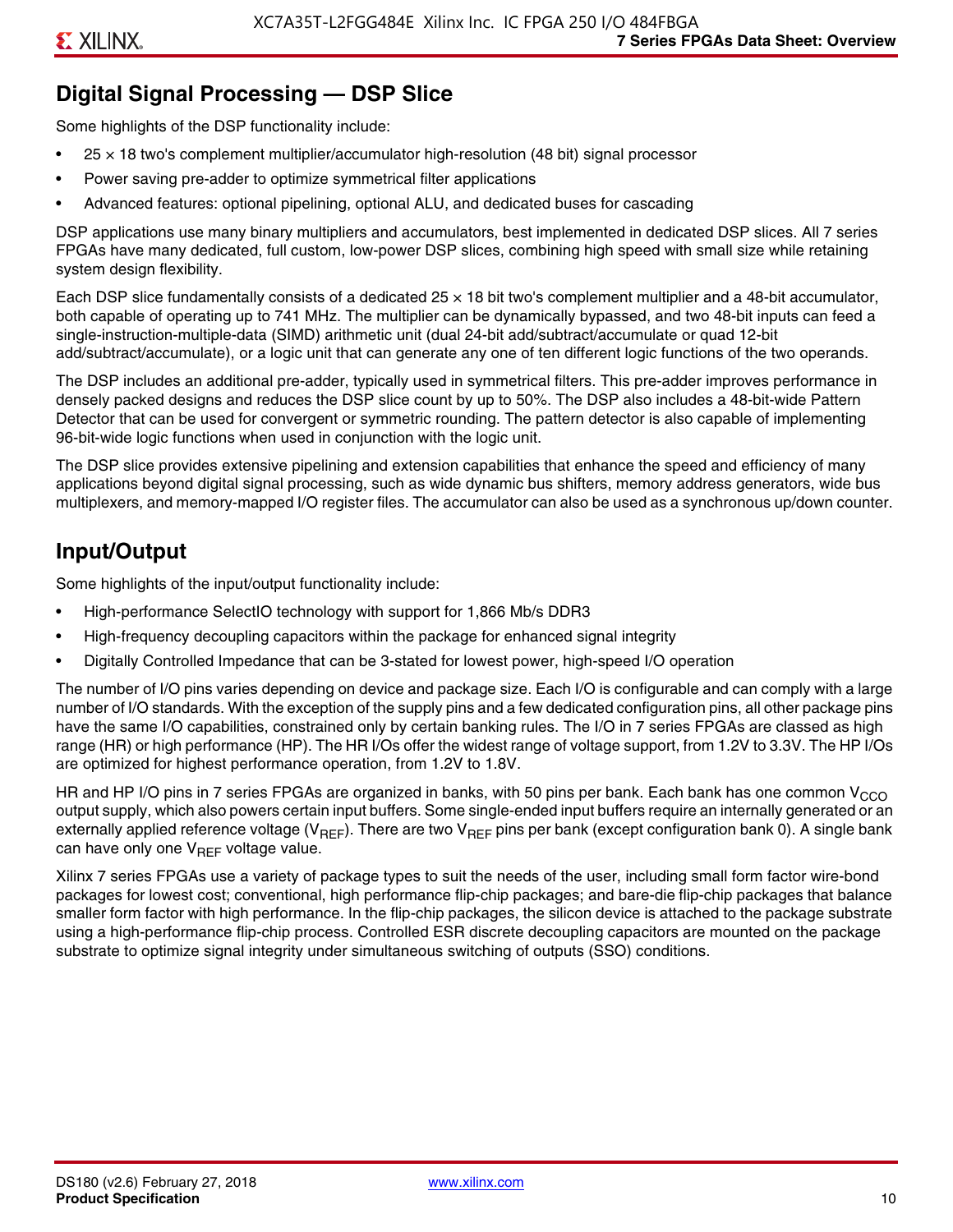## **I/O Electrical Characteristics**

Single-ended outputs use a conventional CMOS push/pull output structure driving High towards  $V_{CCO}$  or Low towards ground, and can be put into a high-Z state. The system designer can specify the slew rate and the output strength. The input is always active but is usually ignored while the output is active. Each pin can optionally have a weak pull-up or a weak pulldown resistor.

Most signal pin pairs can be configured as differential input pairs or output pairs. Differential input pin pairs can optionally be terminated with a 100Ω internal resistor. All 7 series devices support differential standards beyond LVDS: RSDS, BLVDS, differential SSTL, and differential HSTL.

Each of the I/Os supports memory I/O standards, such as single-ended and differential HSTL as well as single-ended SSTL and differential SSTL. The SSTL I/O standard can support data rates of up to 1,866 Mb/s for DDR3 interfacing applications.

#### **3-State Digitally Controlled Impedance and Low Power I/O Features**

The 3-state Digitally Controlled Impedance (T\_DCI) can control the output drive impedance (series termination) or can provide parallel termination of an input signal to V<sub>CCO</sub> or split (Thevenin) termination to V<sub>CCO</sub>/2. This allows users to eliminate off-chip termination for signals using T\_DCI. In addition to board space savings, the termination automatically turns off when in output mode or when 3-stated, saving considerable power compared to off-chip termination. The I/Os also have low power modes for IBUF and IDELAY to provide further power savings, especially when used to implement memory interfaces.

#### **I/O Logic**

#### **Input and Output Delay**

All inputs and outputs can be configured as either combinatorial or registered. Double data rate (DDR) is supported by all inputs and outputs. Any input and some outputs can be individually delayed by up to 32 increments of 78 ps, 52 ps, or 39 ps each. Such delays are implemented as IDELAY and ODELAY. The number of delay steps can be set by configuration and can also be incremented or decremented while in use.

#### **ISERDES and OSERDES**

Many applications combine high-speed, bit-serial I/O with slower parallel operation inside the device. This requires a serializer and deserializer (SerDes) inside the I/O structure. Each I/O pin possesses an 8-bit IOSERDES (ISERDES and OSERDES) capable of performing serial-to-parallel or parallel-to-serial conversions with programmable widths of 2, 3, 4, 5, 6, 7, or 8 bits. By cascading two IOSERDES from two adjacent pins (default from differential I/O), wider width conversions of 10 and 14 bits can also be supported. The ISERDES has a special oversampling mode capable of asynchronous data recovery for applications like a 1.25 Gb/s LVDS I/O-based SGMII interface.

# **Low-Power Gigabit Transceivers**

Some highlights of the Low-Power Gigabit Transceivers include:

- High-performance transceivers capable of up to 6.6 Gb/s (GTP), 12.5 Gb/s (GTX), 13.1 Gb/s (GTH), or 28.05 Gb/s (GTZ) line rates depending on the family, enabling the first single device for 400G implementations.
- Low-power mode optimized for chip-to-chip interfaces.
- Advanced Transmit pre and post emphasis, receiver linear equalization (CTLE), and decision feedback equalization (DFE) for long reach or backplane applications. Auto-adaption at receiver equalization and on-chip Eye Scan for easy serial link tuning.

Ultra-fast serial data transmission to optical modules, between ICs on the same PCB, over the backplane, or over longer distances is becoming increasingly popular and important to enable customer line cards to scale to 100 Gb/s and onwards to 400 Gb/s. It requires specialized dedicated on-chip circuitry and differential I/O capable of coping with the signal integrity issues at these high data rates.

The transceiver count in the 7 series FPGAs ranges from up to 16 transceiver circuits in the Artix-7 family, up to 32 transceiver circuits in the Kintex-7 family, and up to 96 transceiver circuits in the Virtex-7 family. Each serial transceiver is a combined transmitter and receiver. The various 7 series serial transceivers use either a combination of ring oscillators and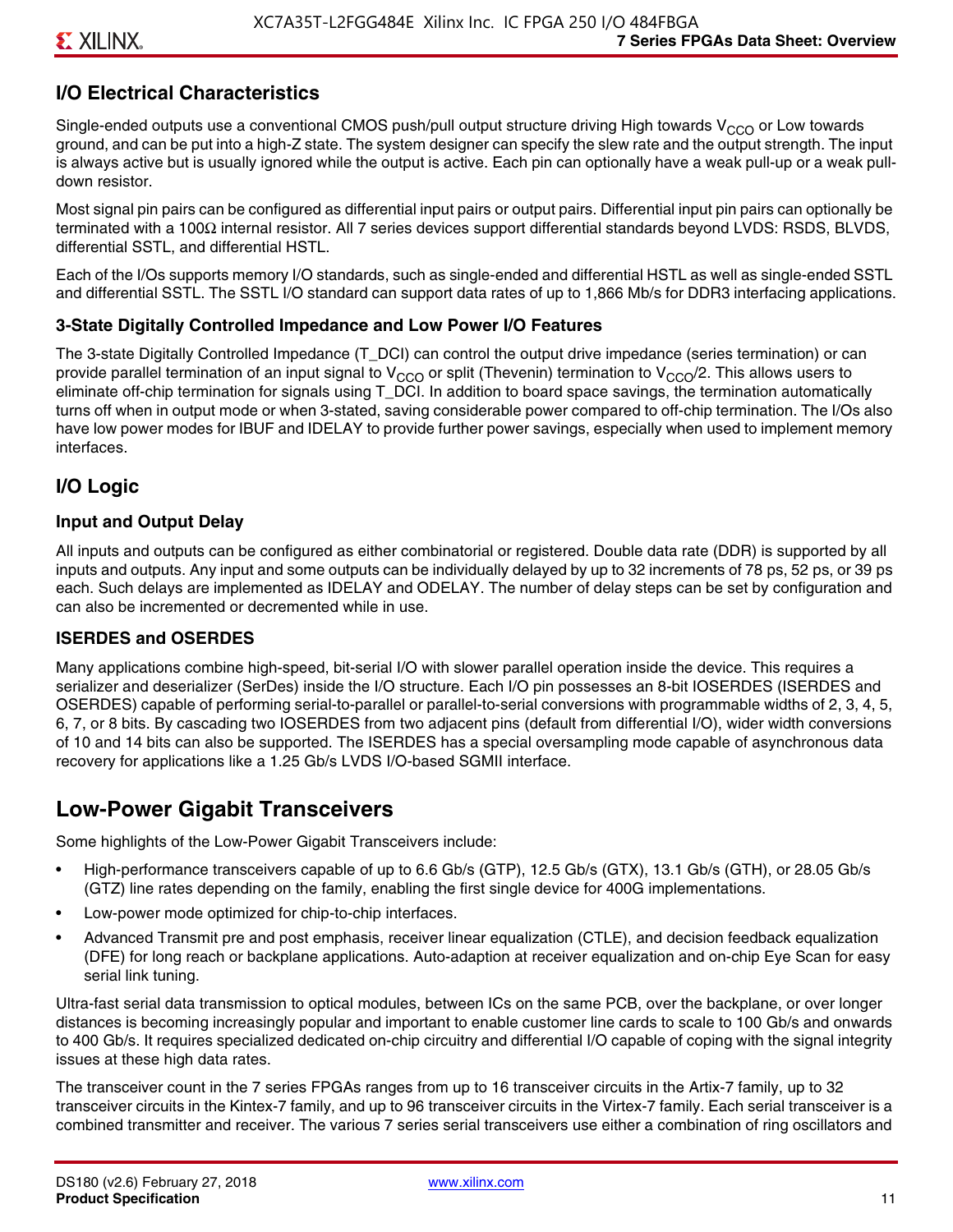LC tank or, in the case of the GTZ, a single LC tank architecture to allow the ideal blend of flexibility and performance while enabling IP portability across the family members. The different 7 series family members offer different top-end data rates. The GTP operates up to 6.6 Gb/s, the GTX operates up to 12.5 Gb/s, the GTH operates up to 13.1 Gb/s, and the GTZ operates up to 28.05 Gb/s. Lower data rates can be achieved using FPGA logic-based oversampling. The serial transmitter and receiver are independent circuits that use an advanced PLL architecture to multiply the reference frequency input by certain programmable numbers up to 100 to become the bit-serial data clock. Each transceiver has a large number of userdefinable features and parameters. All of these can be defined during device configuration, and many can also be modified during operation.

#### **Transmitter**

The transmitter is fundamentally a parallel-to-serial converter with a conversion ratio of 16, 20, 32, 40, 64, or 80. Additionally, the GTZ transmitter supports up to 160 bit data widths. This allows the designer to trade-off datapath width for timing margin in high-performance designs. These transmitter outputs drive the PC board with a single-channel differential output signal. TXOUTCLK is the appropriately divided serial data clock and can be used directly to register the parallel data coming from the internal logic. The incoming parallel data is fed through an optional FIFO and has additional hardware support for the 8B/10B, 64B/66B, or 64B/67B encoding schemes to provide a sufficient number of transitions. The bit-serial output signal drives two package pins with differential signals. This output signal pair has programmable signal swing as well as programmable pre- and post-emphasis to compensate for PC board losses and other interconnect characteristics. For shorter channels, the swing can be reduced to reduce power consumption.

#### **Receiver**

The receiver is fundamentally a serial-to-parallel converter, changing the incoming bit-serial differential signal into a parallel stream of words, each 16, 20, 32, 40, 64, or 80 bits. Additionally, the GTZ receiver supports up to 160 bit data widths. This allows the FPGA designer to trade-off internal datapath width versus logic timing margin. The receiver takes the incoming differential data stream, feeds it through programmable linear and decision feedback equalizers (to compensate for PC board and other interconnect characteristics), and uses the reference clock input to initiate clock recognition. There is no need for a separate clock line. The data pattern uses non-return-to-zero (NRZ) encoding and optionally guarantees sufficient data transitions by using the selected encoding scheme. Parallel data is then transferred into the FPGA logic using the RXUSRCLK clock. For short channels, the transceivers offers a special low power mode (LPM) to reduce power consumption by approximately 30%.

#### **Out-of-Band Signaling**

The transceivers provide out-of-band (OOB) signaling, often used to send low-speed signals from the transmitter to the receiver while high-speed serial data transmission is not active. This is typically done when the link is in a powered-down state or has not yet been initialized. This benefits PCI Express and SATA/SAS applications.

# **Integrated Interface Blocks for PCI Express Designs**

Highlights of the integrated blocks for PCI Express include:

- Compliant to the PCI Express Base Specification 2.1 or 3.0 (depending of family) with Endpoint and Root Port capability
- Supports Gen1 (2.5 Gb/s), Gen2 (5 Gb/s), and Gen3 (8 Gb/s) depending on device family
- Advanced configuration options, Advanced Error Reporting (AER), and End-to-End CRC (ECRC) Advanced Error Reporting and ECRC features
- Multiple-function and single root I/O virtualization (SR-IOV) support enabled through soft-logic wrappers or embedded in the integrated block depending on family

All Artix-7, Kintex-7, and Virtex-7 devices include at least one integrated block for PCI Express technology that can be configured as an Endpoint or Root Port, compliant to the PCI Express Base Specification Revision 2.1 or 3.0. The Root Port can be used to build the basis for a compatible Root Complex, to allow custom FPGA-to-FPGA communication via the PCI Express protocol, and to attach ASSP Endpoint devices, such as Ethernet Controllers or Fibre Channel HBAs, to the FPGA.

This block is highly configurable to system design requirements and can operate 1, 2, 4, or 8 lanes at the 2.5 Gb/s, 5.0 Gb/s, and 8.0 Gb/s data rates. For high-performance applications, advanced buffering techniques of the block offer a flexible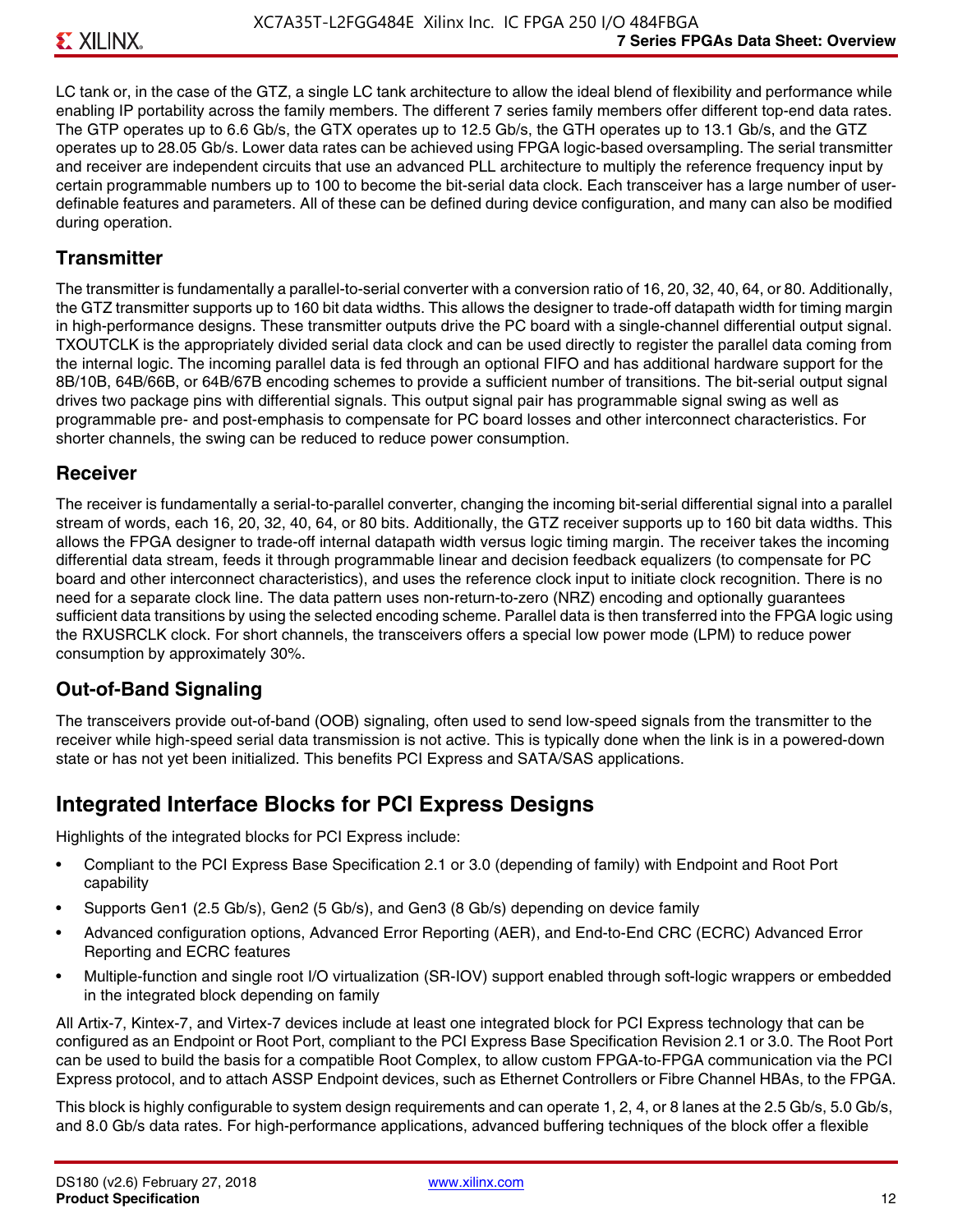maximum payload size of up to 1,024 bytes. The integrated block interfaces to the integrated high-speed transceivers for serial connectivity and to block RAMs for data buffering. Combined, these elements implement the Physical Layer, Data Link Layer, and Transaction Layer of the PCI Express protocol.

Xilinx provides a light-weight, configurable, easy-to-use LogiCORE™ IP wrapper that ties the various building blocks (the integrated block for PCI Express, the transceivers, block RAM, and clocking resources) into an Endpoint or Root Port solution. The system designer has control over many configurable parameters: lane width, maximum payload size, FPGA logic interface speeds, reference clock frequency, and base address register decoding and filtering.

Xilinx offers two wrappers for the integrated block: AXI4-Stream and AXI4 (memory mapped). Note that legacy TRN/Local Link is not available in 7 series devices for the integrated block for PCI Express. AXI4-Stream is designed for existing customers of the integrated block and enables easy migration to AXI4-Stream from TRN. AXI4 (memory mapped) is designed for Xilinx Platform Studio/EDK design flow and MicroBlaze™ processor based designs.

More information and documentation on solutions for PCI Express designs can be found at: <http://www.xilinx.com/products/technology/pci-express.html>.

# **Configuration**

There are many advanced configuration features, including:

- High-speed SPI and BPI (parallel NOR) configuration
- Built-in MultiBoot and safe-update capability
- 256-bit AES encryption with HMAC/SHA-256 authentication
- Built-in SEU detection and correction
- Partial reconfiguration

Xilinx 7 series FPGAs store their customized configuration in SRAM-type internal latches. There are up to 450 Mb configuration bits, depending on device size and user-design implementation options. The configuration storage is volatile and must be reloaded whenever the FPGA is powered up. This storage can also be reloaded at any time by pulling the PROGRAM B pin Low. Several methods and data formats for loading configuration are available, determined by the three mode pins.

The SPI interface (x1, x2, and x4 modes) and the BPI interface (parallel-NOR x8 and x16) are two common methods used for configuring the FPGA. Users can directly connect an SPI or BPI flash to the FPGA, and the FPGA's internal configuration logic reads the bitstream out of the flash and configures itself. The FPGA automatically detects the bus width on the fly, eliminating the need for any external controls or switches. Bus widths supported are x1, x2, and x4 for SPI, and x8 and x16 for BPI. The larger bus widths increase configuration speed and reduce the amount of time it takes for the FPGA to start up after power-on. Some configuration options such as BPI are not supported in all device-package combinations. Refer to [UG470,](http://www.xilinx.com/support/documentation/user_guides/ug470_7Series_Config.pdf) *7 Series FPGAs Configuration User Guide* for details.

In master mode, the FPGA can drive the configuration clock from an internally generated clock, or for higher speed configuration, the FPGA can use an external configuration clock source. This allows high-speed configuration with the ease of use characteristic of master mode. Slave modes up to 32 bits wide are also supported by the FPGA that are especially useful for processor-driven configuration.

The FPGA has the ability to reconfigure itself with a different image using SPI or BPI flash, eliminating the need for an external controller. The FPGA can reload its original design in case there are any errors in the data transmission, ensuring an operational FPGA at the end of the process. This is especially useful for updates to a design after the end product has been shipped. Customers can ship their products with an early version of the design, thus getting their products to market faster. This feature allows customers to keep their end users current with the most up-to-date designs while the product is already in the field.

The dynamic reconfiguration port (DRP) gives the system designer easy access to the configuration and status registers of the MMCM, PLL, XADC, transceivers, and integrated block for PCI Express. The DRP behaves like a set of memory-mapped registers, accessing and modifying block-specific configuration bits as well as status and control registers.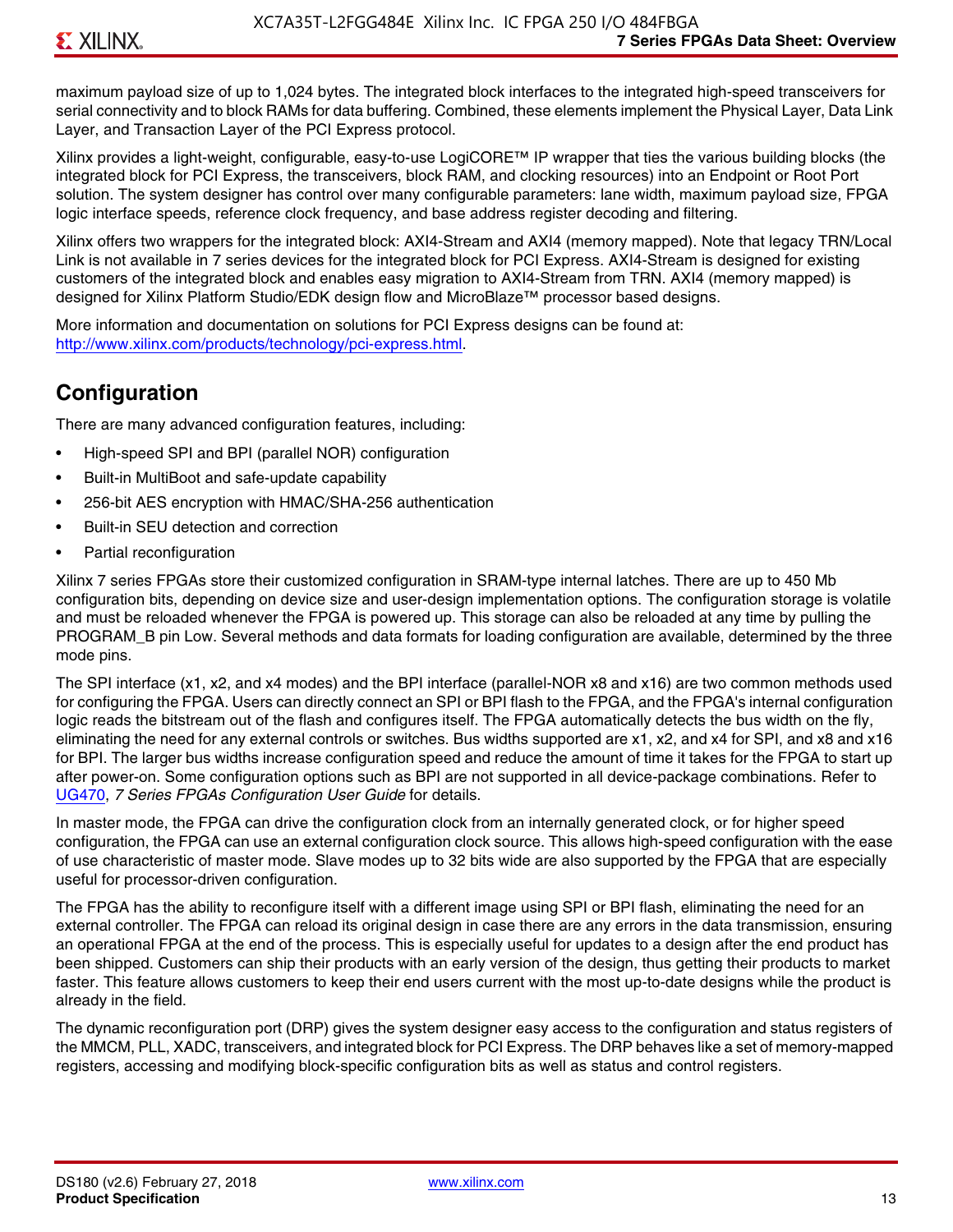## **Encryption, Readback, and Partial Reconfiguration**

In all 7 series FPGAs (except XC7S6 and XC7S15), the FPGA bitstream, which contains sensitive customer IP, can be protected with 256-bit AES encryption and HMAC/SHA-256 authentication to prevent unauthorized copying of the design. The FPGA performs decryption on the fly during configuration using an internally stored 256-bit key. This key can reside in battery-backed RAM or in nonvolatile eFUSE bits.

Most configuration data can be read back without affecting the system's operation. Typically, configuration is an all-or-nothing operation, but Xilinx 7 series FPGAs support partial reconfiguration. This is an extremely powerful and flexible feature that allows the user to change portions of the FPGA while other portions remain static. Users can time-slice these portions to fit more IP into smaller devices, saving cost and power. Where applicable in certain designs, partial reconfiguration can greatly improve the versatility of the FPGA.

# **XADC (Analog-to-Digital Converter)**

Highlights of the XADC architecture include:

- Dual 12-bit 1 MSPS analog-to-digital converters (ADCs)
- Up to 17 flexible and user-configurable analog inputs
- On-chip or external reference option
- On-chip temperature ( $\pm 4^{\circ}$ C max error) and power supply ( $\pm 1\%$  max error) sensors
- Continuous JTAG access to ADC measurements

All Xilinx 7 series FPGAs (except XC7S6 and XC7S15) integrate a new flexible analog interface called XADC. When combined with the programmable logic capability of the 7 series FPGAs, the XADC can address a broad range of data acquisition and monitoring requirements. For more information, go to: [http://www.xilinx.com/ams.](http://www.xilinx.com/ams)

The XADC contains two 12-bit 1 MSPS ADCs with separate track and hold amplifiers, an on-chip analog multiplexer (up to 17 external analog input channels supported), and on-chip thermal and supply sensors. The two ADCs can be configured to simultaneously sample two external-input analog channels. The track and hold amplifiers support a range of analog input signal types, including unipolar, bipolar, and differential. The analog inputs can support signal bandwidths of at least 500 KHz at sample rates of 1MSPS. It is possible to support higher analog bandwidths using external analog multiplexer mode with the dedicated analog input (see [UG480](http://www.xilinx.com/support/documentation/user_guides/ug480_7Series_XADC.pdf), 7 Series FPGAs and Zynq-7000 All Programmable SoC XADC Dual 12-Bit 1 MSPS Analog-to-Digital Converter User Guide)*.*

The XADC optionally uses an on-chip reference circuit  $(\pm 1\%)$ , thereby eliminating the need for any external active components for basic on-chip monitoring of temperature and power supply rails. To achieve the full 12-bit performance of the ADCs, an external 1.25V reference IC is recommended.

If the XADC is not instantiated in a design, then by default it digitizes the output of all on-chip sensors. The most recent measurement results (together with maximum and minimum readings) are stored in dedicated registers for access at any time via the JTAG interface. User-defined alarm thresholds can automatically indicate over-temperature events and unacceptable power supply variation. A user-specified limit (for example, 100°C) can be used to initiate an automatic powerdown.

# **EasyPath-7 FPGAs**

EasyPath-7 FPGAs provide a fast, simple, and risk-free solution for cost reducing Kintex-7, Virtex-7 T, and Virtex-7 XT FPGA designs. EasyPath-7 FPGAs support the same packages, speed grades, and match all Kintex-7 or Virtex-7 FPGA data sheet specifications (in function and timing). With no re-engineering or re-qualification, EasyPath-7 FPGAs deliver the lowest total product cost compared to any other FPGA cost-reduction solution.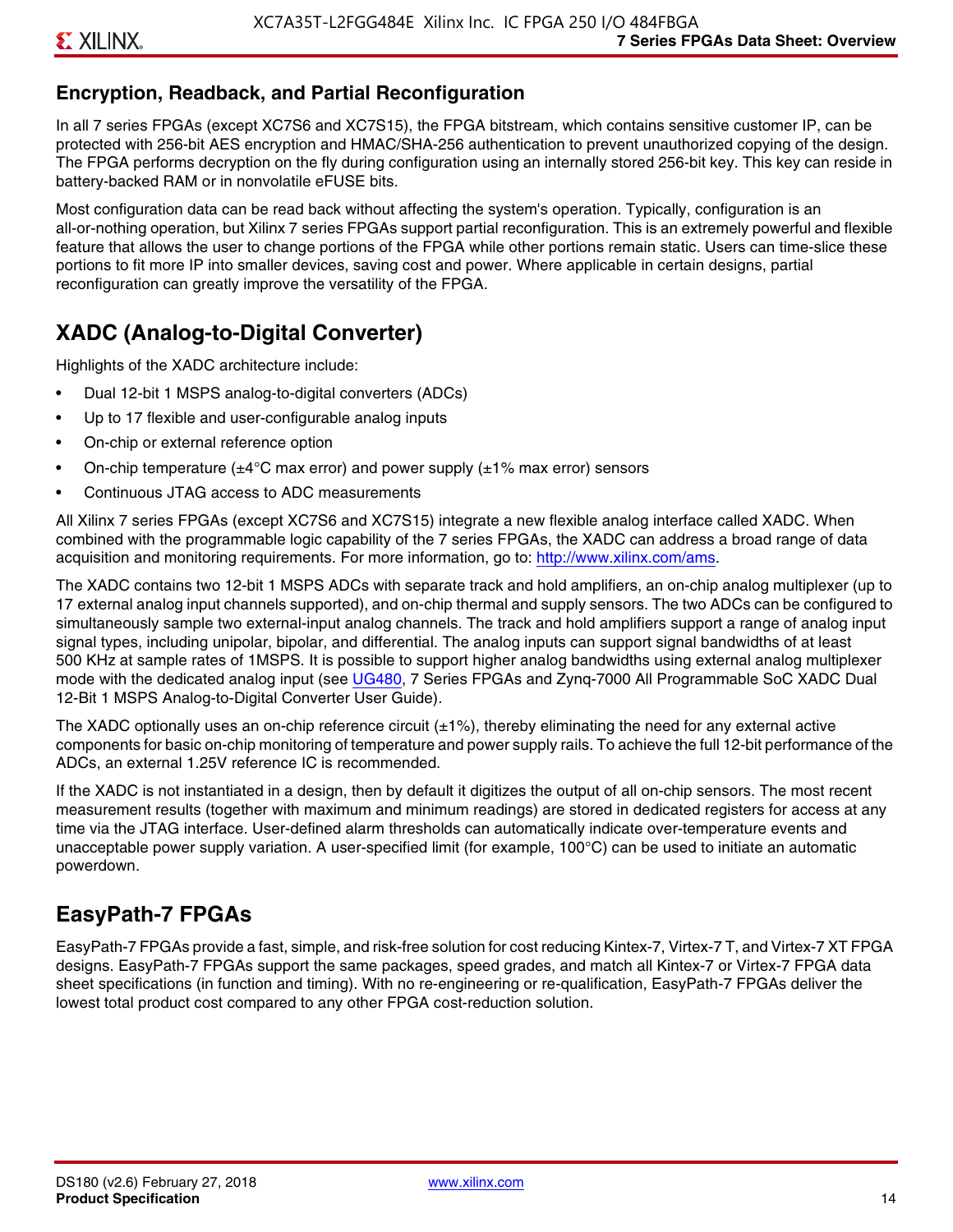# **7 Series FPGA Ordering Information**

Table 12 shows the speed and temperature grades available in the different device families. Some devices might not be available in every speed and temperature grade.

#### *Table 12:* **7 Series Speed Grade and Temperature Ranges**

| <b>Device</b> |                                    |                                                        |                                                    | Speed Grade, Temperature Range, and Operating Voltage  |                                                      |
|---------------|------------------------------------|--------------------------------------------------------|----------------------------------------------------|--------------------------------------------------------|------------------------------------------------------|
| Family        | <b>Devices</b>                     | <b>Commercial (C)</b><br>$0^\circ$ C to +85 $^\circ$ C | Extended (E)<br>$0^{\circ}$ C to +100 $^{\circ}$ C | Industrial (I)<br>$-40^{\circ}$ C to +100 $^{\circ}$ C | Expanded (Q)<br>$-40^{\circ}$ C to +125 $^{\circ}$ C |
|               |                                    | $-2C(1.0V)$                                            |                                                    | $-21(1.0V)$                                            |                                                      |
| Spartan-7     | All                                | $-1C(1.0V)$                                            |                                                    | $-11(1.0V)$                                            | $-1Q(1.0V)$                                          |
|               |                                    |                                                        |                                                    | $-1LI(0.95V)$                                          |                                                      |
|               |                                    |                                                        | $-3E(1.0V)$                                        |                                                        |                                                      |
|               |                                    | $-2C(1.0V)$                                            |                                                    | $-21(1.0V)$                                            |                                                      |
| Artix-7       | All                                |                                                        | -2LE (1.0V or 0.9V)                                |                                                        |                                                      |
|               |                                    | $-1C(1.0V)$                                            |                                                    | $-11(1.0V)$                                            |                                                      |
|               |                                    |                                                        |                                                    | $-1LI(0.95V)$                                          |                                                      |
|               |                                    |                                                        | $-3E(1.0V)$                                        |                                                        |                                                      |
|               |                                    | $-2C(1.0V)$                                            |                                                    | $-21(1.0V)$                                            |                                                      |
|               | XC7K70T                            |                                                        | -2LE (1.0V or 0.9V)                                |                                                        |                                                      |
|               |                                    | $-1C(1.0V)$                                            |                                                    | $-11(1.0V)$                                            |                                                      |
| Kintex-7      | <b>XC7K160T</b>                    |                                                        | $-3E(1.0V)$                                        |                                                        |                                                      |
|               | <b>XC7K325T</b><br><b>XC7K355T</b> | $-2C(1.0V)$                                            |                                                    | $-21(1.0V)$                                            |                                                      |
|               | <b>XC7K410T</b>                    |                                                        | -2LE (1.0V or 0.9V)                                | $-2LI(0.95V)$                                          |                                                      |
|               | <b>XC7K420T</b><br><b>XC7K480T</b> | $-1C(1.0V)$                                            |                                                    | $-11(1.0V)$                                            |                                                      |
|               |                                    |                                                        | $-3E(1.0V)$                                        |                                                        |                                                      |
|               |                                    | $-2C(1.0V)$                                            |                                                    | $-21(1.0V)$                                            |                                                      |
|               | <b>XC7V585T</b>                    |                                                        | $-2LE(1.0V)$                                       |                                                        |                                                      |
|               |                                    | $-1C(1.0V)$                                            |                                                    | $-11(1.0V)$                                            |                                                      |
| Virtex-7 T    |                                    | $-2C(1.0V)$                                            |                                                    |                                                        |                                                      |
|               |                                    |                                                        | $-2GE(1.0V)$                                       |                                                        |                                                      |
|               | XC7V2000T                          |                                                        | $-2LE(1.0V)$                                       |                                                        |                                                      |
|               |                                    | $-1C(1.0V)$                                            |                                                    | $-11(1.0V)$                                            |                                                      |
|               |                                    |                                                        | $-3E(1.0V)$                                        |                                                        |                                                      |
|               | XC7VX330T                          | $-2C(1.0V)$                                            |                                                    | $-21(1.0V)$                                            |                                                      |
|               | XC7VX415T<br>XC7VX485T             |                                                        | $-2LE(1.0V)$                                       |                                                        |                                                      |
|               | XC7VX550T<br>XC7VX690T             |                                                        |                                                    |                                                        |                                                      |
|               |                                    | $-1C(1.0V)$                                            |                                                    | -11 (1.0V)                                             |                                                      |
|               |                                    | $-2C(1.0V)$                                            |                                                    |                                                        |                                                      |
| Virtex-7 XT   | XC7VX980T                          |                                                        | $-2LE(1.0V)$                                       |                                                        |                                                      |
|               |                                    | $-1C(1.0V)$                                            |                                                    | $-11(1.0V)$                                            |                                                      |
|               |                                    | $-2C(1.0V)$                                            |                                                    |                                                        |                                                      |
|               |                                    |                                                        | $-2GE(1.0V)$                                       |                                                        |                                                      |
|               | XC7VX1140T                         |                                                        | $-2LE(1.0V)$                                       |                                                        |                                                      |
|               |                                    | $-1C(1.0V)$                                            |                                                    | $-11(1.0V)$                                            |                                                      |
|               |                                    | $-2C(1.0V)$                                            |                                                    |                                                        |                                                      |
|               |                                    |                                                        | $-2GE(1.0V)$                                       |                                                        |                                                      |
| Virtex-7 HT   | All                                |                                                        | $-2LE(1.0V)$                                       |                                                        |                                                      |
|               |                                    | $-1C(1.0V)$                                            |                                                    |                                                        |                                                      |
|               |                                    |                                                        |                                                    |                                                        |                                                      |

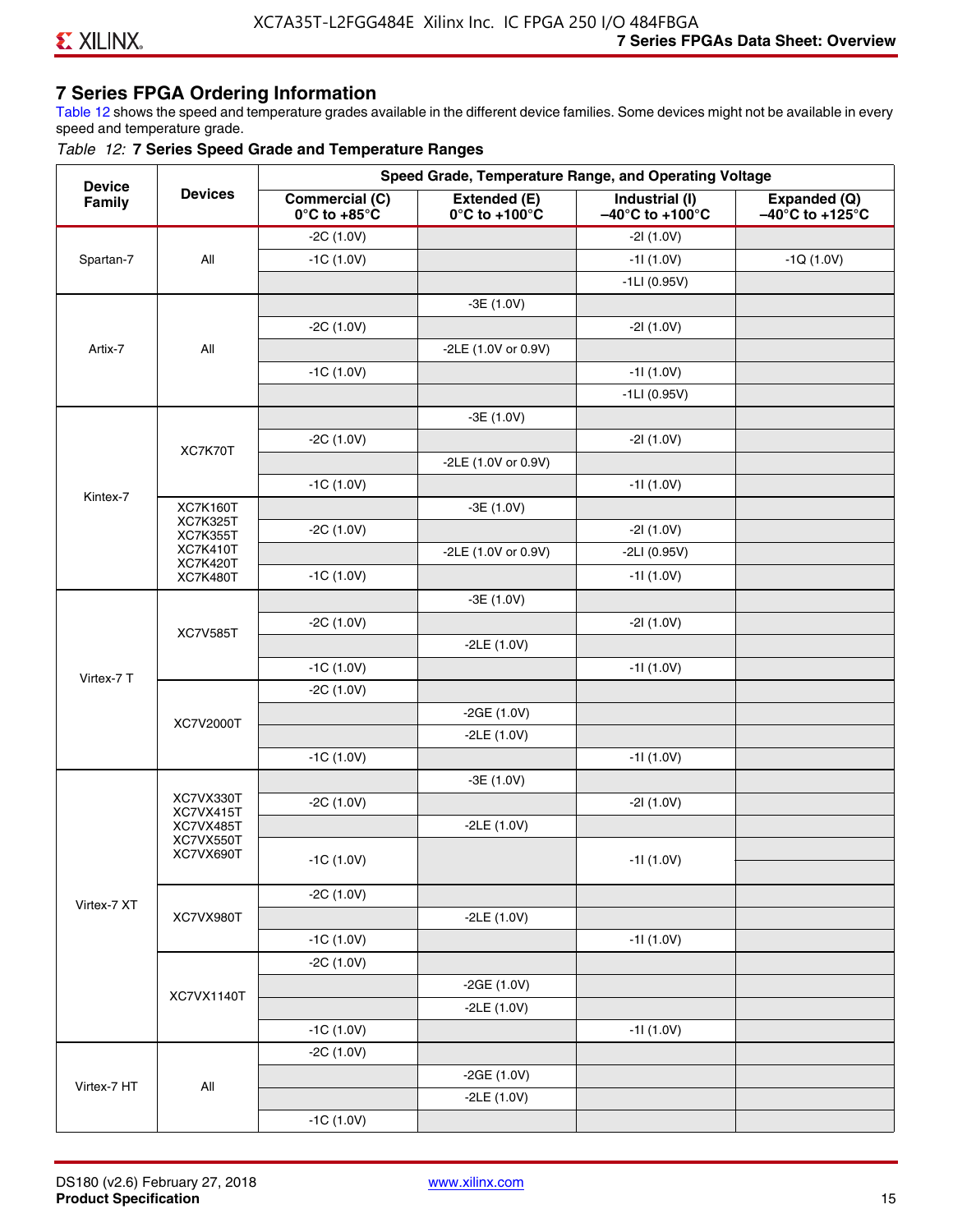The Spartan-7 FPGA ordering information is shown in Figure 1. Refer to the Package Marking section of [UG475,](http://www.xilinx.com/support/documentation/user_guides/ug475_7Series_Pkg_Pinout.pdf) *7 Series FPGAs Packaging and Pinout* for a more detailed explanation of the device markings.





The Artix-7, Kintex-7, and Virtex-7 FPGA ordering information, shown in Figure 2, applies to all packages including Pb-Free. Refer to the Package Marking section of [UG475](http://www.xilinx.com/support/documentation/user_guides/ug475_7Series_Pkg_Pinout.pdf), *7 Series FPGAs Packaging and Pinout* for a more detailed explanation of the device markings.



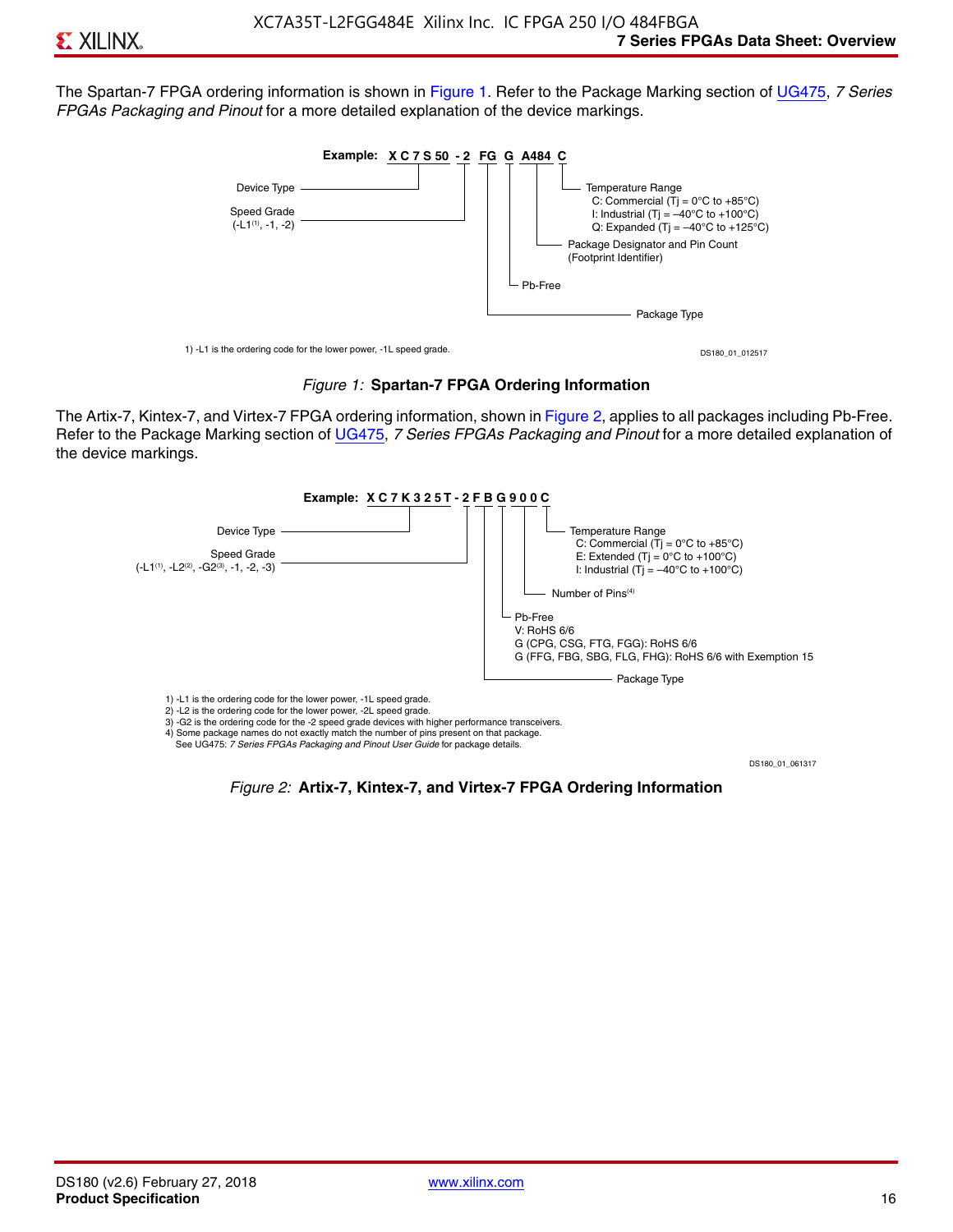# **Revision History**

The following table shows the revision history for this document:

| <b>Date</b> | <b>Version</b> | <b>Description of Revisions</b>                                                                                                                                                                                                                                                                                                                                                                                                                                                                                                                                                                                                                                                                                                                                                                                                                                                                                                                                                                                                                                                                                                                                                                                                                                                                                       |
|-------------|----------------|-----------------------------------------------------------------------------------------------------------------------------------------------------------------------------------------------------------------------------------------------------------------------------------------------------------------------------------------------------------------------------------------------------------------------------------------------------------------------------------------------------------------------------------------------------------------------------------------------------------------------------------------------------------------------------------------------------------------------------------------------------------------------------------------------------------------------------------------------------------------------------------------------------------------------------------------------------------------------------------------------------------------------------------------------------------------------------------------------------------------------------------------------------------------------------------------------------------------------------------------------------------------------------------------------------------------------|
| 06/21/10    | 1.0            | Initial Xilinx release.                                                                                                                                                                                                                                                                                                                                                                                                                                                                                                                                                                                                                                                                                                                                                                                                                                                                                                                                                                                                                                                                                                                                                                                                                                                                                               |
| 07/30/10    | 1.1            | Added SHA-256 to authentication information. Updated Table 5, Table 7, Virtex-7 FPGA Device-<br>Package Combinations and Maximum I/Os table (Virtex-7 T devices), and Table 9 with ball pitch<br>information and voltage bank information. Updated DSP and Logic Slice information in Table 8.<br><b>Updated Low-Power Gigabit Transceivers.</b>                                                                                                                                                                                                                                                                                                                                                                                                                                                                                                                                                                                                                                                                                                                                                                                                                                                                                                                                                                      |
| 09/24/10    | 1.2            | In General Description, updated 4.7 TMACS DSP to 5.0 TMACS DSP. In Table 1, added Note 1;<br>updated Peak DSP Performance for Kintex-7 and Virtex-7 families. In Table 4, updated CMT<br>information for XC7A175T and XC7A355T. In Table 6, replaced XC7K120T with XC7K160T and<br>replaced XC7K230T with XC7K325T-and updated corresponding information. Also added<br>XC7K355T, XC7K420T, and XC7K480T. In Table 7, replaced XC7K230T with XC7K325T. In Table 8,<br>updated XC7V450T Logic Cell, CLB, block RAM, and PCI information; updated XC7VX415T and<br>XC7VX690T PCI information; updated XC7V1500T, and XC7V2000T block RAM information; and<br>replaced XC7VX605T with XC7VX575T, replaced XC7VX895T with XC7VX850T, and replaced<br>XC7VX910T with XC7VX865T-and updated corresponding information. Updated Digital Signal<br>Processing - DSP Slice with operating speed of 640 MHz. Removed specific transceiver type from<br>Out-of-Band Signaling. In Virtex-7 FPGA Device-Package Combinations and Maximum I/Os table<br>(Virtex-7 T devices), replaced XC7VX605T with XC7VX575T and added table notes 2 and 3. In<br>Table 9, removed the FFG784 package for the XC7VX485T device; replaced XC7VX605T with<br>XC7VX575T; replaced XC7VX895T with XC7VX850T; and replaced XC7VX910T with XC7VX865T. |
| 10/20/10    | 1.3            | In Table 7, replaced XC7K120T with XC7K160T. Updated Digital Signal Processing - DSP Slice.                                                                                                                                                                                                                                                                                                                                                                                                                                                                                                                                                                                                                                                                                                                                                                                                                                                                                                                                                                                                                                                                                                                                                                                                                           |
| 11/17/10    | 1.4            | Updated maximum I/O bandwidth to 3.1 Tb/s in General Description. Updated Peak Transceiver Speed<br>for Virtex-7 FPGAs in Summary of 7 Series FPGA Features and in Table 1. Updated Peak DSP<br>Performance values in Table 1 and Digital Signal Processing - DSP Slice. In Table 7, updated<br>XC7K70T I/O information. In Table 8, added XC7VH290T, XC7VH580T, and XC7VH870T devices and<br>updated total I/O banks information for the XC7V585T, XC7V855T, XC7V1500T, and XC7VX865T<br>devices. In Table 9, updated XC7VX415T, XC7VX485T, XC7VX690T, XC7VX850T, and XC7VX865T<br>device information. Added Table 11. Updated Low-Power Gigabit Transceivers information, including<br>the addition of the GTZ transceivers.                                                                                                                                                                                                                                                                                                                                                                                                                                                                                                                                                                                        |
| 02/22/11    | 1.5            | Updated Summary of 7 Series FPGA Features and the Low-Power Gigabit Transceivers highlights and<br>section. In Table 1, updated Kintex-7 FPGA, Artix-7 FPGA information. In Table 4, updated XC7A175T.<br>Also, updated XC7A355T. Added three Artix-7 FPGA packages to Table 5: SBG325, SBG484, and<br>FBG485, changed package from FGG784 to FBG784, and updated package information for<br>XC7A175T and XC7A355T devices. In Table 6, updated XC7K160T and added three devices:<br>XC7K355T, XC7K420T, and XC7K480T. In Table 7, updated XC7K70T package information and added<br>three devices: XC7K355T, XC7K420T, and XC7K480T. In Table 8, added note 1 (EasyPath FPGAs)<br>and updated note 7 to include GTZ transceivers. In Virtex-7 FPGA Device-Package Combinations and<br>Maximum I/Os table (Virtex-7 T devices), added two Virtex-7 FPGA packages: FHG1157 and<br>FHG1761, and updated XC7V1500T (no FFG1157) and XC7V2000T (no FFG1761) package<br>information and removed the associated notes. Added CLBs, Slices, and LUTs. Updated Input/Output.<br>Added EasyPath-7 FPGAs.                                                                                                                                                                                                                        |
| 03/28/11    | 1.6            | Updated General Description, Summary of 7 Series FPGA Features, Table 1, Table 4, Table 5, Table 6,<br>Table 7, Table 8, Table 9 (combined Virtex-7 T and XT devices in one table), and Table 11. Updated the<br>Low-Power Gigabit Transceivers highlights and section. Updated Block RAM, Integrated Interface<br>Blocks for PCI Express Designs, Configuration, Encryption, Readback, and Partial Reconfiguration,<br>XADC (Analog-to-Digital Converter), 7 Series FPGA Ordering Information, and EasyPath-7 FPGAs.                                                                                                                                                                                                                                                                                                                                                                                                                                                                                                                                                                                                                                                                                                                                                                                                 |
| 07/06/11    | 1.7            | Updated General Description, Summary of 7 Series FPGA Features, Table 1, Table 4, Table 6, Table 8,<br>Table 9 and Table 11. Added Table 10. Added Stacked Silicon Interconnect (SSI) Technology. Updated<br>Transmitter, Configuration, and XADC (Analog-to-Digital Converter). Updated Figure 1.                                                                                                                                                                                                                                                                                                                                                                                                                                                                                                                                                                                                                                                                                                                                                                                                                                                                                                                                                                                                                    |
| 09/13/11    | 1.8            | Updated General Description, Table 1, Table 4, Table 5, Table 8, CLBs, Slices, and LUTs,<br>Configuration, and 7 Series FPGA Ordering Information.                                                                                                                                                                                                                                                                                                                                                                                                                                                                                                                                                                                                                                                                                                                                                                                                                                                                                                                                                                                                                                                                                                                                                                    |
| 01/15/12    | 1.9            | Updated General Description, Table 1, Table 4, Table 5, Table 6, Table 7, Table 8, Table 10, Table 11,<br>Block RAM, Digital Signal Processing - DSP Slice, Low-Power Gigabit Transceivers, Integrated<br>Interface Blocks for PCI Express Designs, Configuration, EasyPath-7 FPGAs, and 7 Series FPGA<br><b>Ordering Information.</b>                                                                                                                                                                                                                                                                                                                                                                                                                                                                                                                                                                                                                                                                                                                                                                                                                                                                                                                                                                                |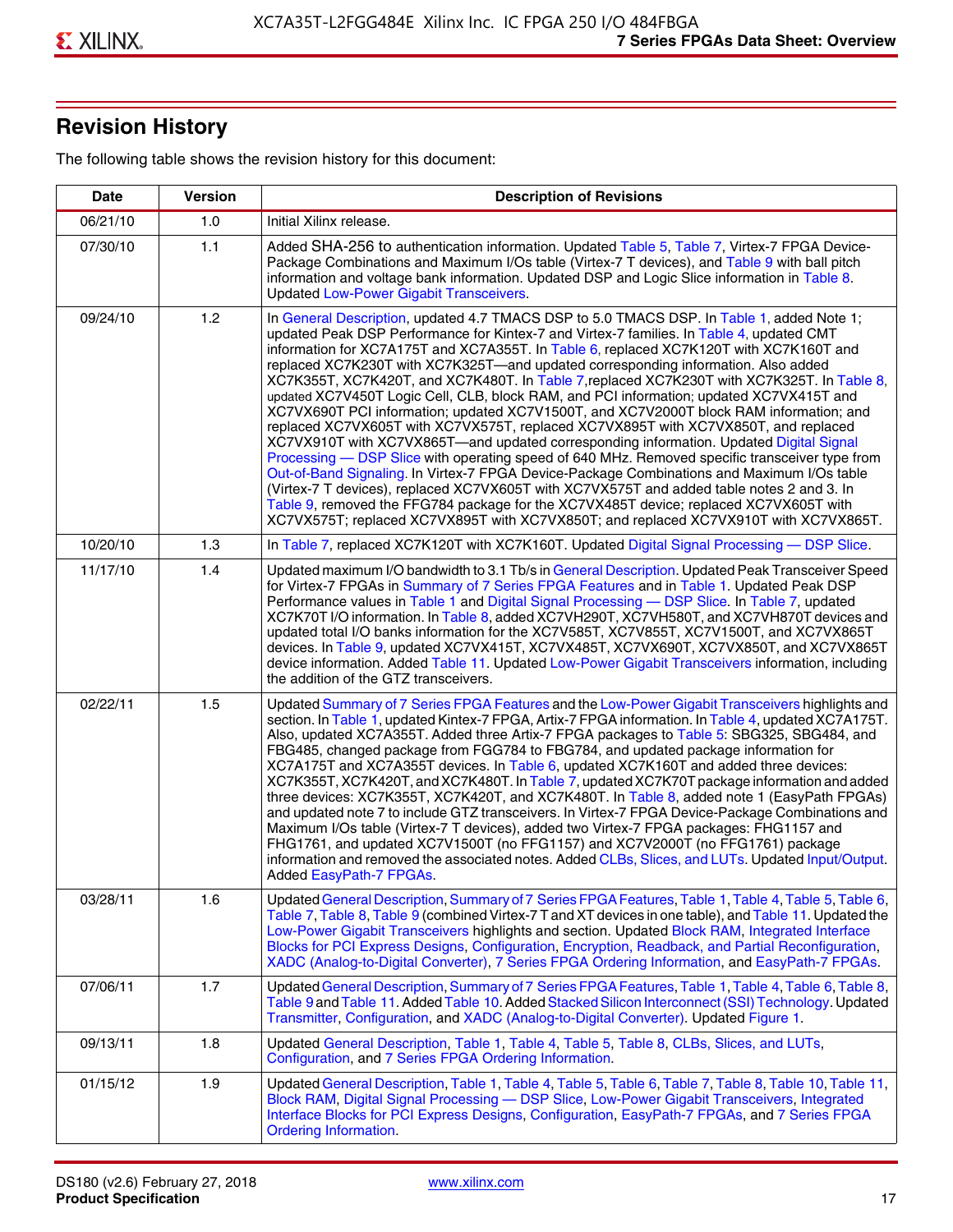| <b>Date</b> | <b>Version</b> | <b>Description of Revisions</b>                                                                                                                                                                                                                                                                                                                                                                                                                                     |
|-------------|----------------|---------------------------------------------------------------------------------------------------------------------------------------------------------------------------------------------------------------------------------------------------------------------------------------------------------------------------------------------------------------------------------------------------------------------------------------------------------------------|
| 03/02/12    | 1.10           | Updated General Description, Table 5, and Table 12.                                                                                                                                                                                                                                                                                                                                                                                                                 |
| 05/02/12    | 1.11           | Updated Table 7, Table 9, Table 10, Low-Power Gigabit Transceivers, and 7 Series FPGA Ordering<br>Information. Added 7 Series FPGA Ordering Information.                                                                                                                                                                                                                                                                                                            |
| 10/15/12    | 1.12           | Updated overview with Artix-7 SL and SLT devices. Updated Table 1, Table 4, Table 5, Table 8, Table 9,<br>Table 10, Table 11, and Table 12. Added Table 3. Updated Regional Clocks, Block RAM, Integrated<br>Interface Blocks for PCI Express Designs, Configuration, and 7 Series FPGA Ordering Information.                                                                                                                                                       |
| 11/30/12    | 1.13           | Updated notes in Table 4 and Table 12. Updated XADC (Analog-to-Digital Converter).                                                                                                                                                                                                                                                                                                                                                                                  |
| 07/29/13    | 1.14           | Removed SL and SLT devices. Updated General Description, Table 4, Table 5, notes in Table 6 and<br>Table 8, Regional Clocks, Input/Output, Low-Power Gigabit Transceivers, Integrated Interface Blocks<br>for PCI Express Designs, Configuration, and 7 Series FPGA Ordering Information. Removed previous<br>Table 3.                                                                                                                                              |
| 02/18/14    | 1.15           | Changed document classification to Product Specification from Preliminary Product Specification.<br>Updated HR I/O information for XC7A35T and XC7A50T in Table 5. Updated XC7VH870T I/O<br>information in Table 8. Updated Table 11.                                                                                                                                                                                                                               |
| 10/08/14    | 1.16           | Added XC7A15T to Table 4 and Table 5. Removed HCG1931 and HCG1932 from Table 11. Updated<br>Input/Output Delay; Block RAM; Configuration; I/O Clocks; and Updated Table 12 and Figure 1.                                                                                                                                                                                                                                                                            |
| 12/17/14    | 1.16.1         | Typographical edit.                                                                                                                                                                                                                                                                                                                                                                                                                                                 |
| 05/27/15    | 1.17           | Updated Table 5, Table 7, Table 9, Table 10, Table 11, and Figure 1.                                                                                                                                                                                                                                                                                                                                                                                                |
| 09/27/16    | 2.0            | Added Spartan-7 devices throughout document, including Table 1, Table 2, Table 3, and Table 12.<br>Added two Artix-7 devices XC7A12T and XC7A25T throughout document, including Table 4, Table 5,<br>and Table 12. Updated General Description; Figure 1, Table 7, Regional Clocks, Block RAM,<br>Integrated Interface Blocks for PCI Express Designs, Configuration, Encryption, Readback, and Partial<br>Reconfiguration, and XADC (Analog-to-Digital Converter). |
| 10/20/16    | 2.1            | Updated Table 5.                                                                                                                                                                                                                                                                                                                                                                                                                                                    |
| 12/15/16    | 2.2            | Updated Table 3.                                                                                                                                                                                                                                                                                                                                                                                                                                                    |
| 03/17/17    | 2.3            | Updated Table 1, Table 5, Table 7, Table 9, Table 10, Table 12, and I/O Electrical Characteristics.                                                                                                                                                                                                                                                                                                                                                                 |
| 03/28/17    | 2.4            | Updated Table 7.                                                                                                                                                                                                                                                                                                                                                                                                                                                    |
| 08/01/17    | 2.5            | Updated Table 5 and Figure 2.                                                                                                                                                                                                                                                                                                                                                                                                                                       |
| 02/27/18    | 2.6            | Added MicroBlaze CPU information to the Summary of 7 Series FPGA Features and Table 1.                                                                                                                                                                                                                                                                                                                                                                              |

# **Notice of Disclaimer**

The information disclosed to you hereunder (the "Materials") is provided solely for the selection and use of Xilinx products. To the maximum extent permitted by applicable law: (1) Materials are made available "AS IS" and with all faults, Xilinx hereby DISCLAIMS ALL WARRANTIES AND CONDITIONS, EXPRESS, IMPLIED, OR STATUTORY, INCLUDING BUT NOT LIMITED TO WARRANTIES OF MERCHANTABILITY, NON-INFRINGEMENT, OR FITNESS FOR ANY PARTICULAR PURPOSE; and (2) Xilinx shall not be liable (whether in contract or tort, including negligence, or under any other theory of liability) for any loss or damage of any kind or nature related to, arising under, or in connection with, the Materials (including your use of the Materials), including for any direct, indirect, special, incidental, or consequential loss or damage (including loss of data, profits, goodwill, or any type of loss or damage suffered as a result of any action brought by a third party) even if such damage or loss was reasonably foreseeable or Xilinx had been advised of the possibility of the same. Xilinx assumes no obligation to correct any errors contained in the Materials or to notify you of updates to the Materials or to product specifications. You may not reproduce, modify, distribute, or publicly display the Materials without prior written consent. Certain products are subject to the terms and conditions of Xilinx's limited warranty, please refer to Xilinx's Terms of Sale which can be viewed at [www.xilinx.com/legal.htm#tos;](www.xilinx.com/legal.htm#tos) IP cores may be subject to warranty and support terms contained in a license issued to you by Xilinx. Xilinx products are not designed or intended to be fail-safe or for use in any application requiring fail-safe performance; you assume sole risk and liability for use of Xilinx products in such critical applications, please refer to Xilinx's Terms of Sale which can be viewed at <www.xilinx.com/legal.htm#tos>.

# **Automotive Applications Disclaimer**

AUTOMOTIVE PRODUCTS (IDENTIFIED AS "XA" IN THE PART NUMBER) ARE NOT WARRANTED FOR USE IN THE DEPLOYMENT OF AIRBAGS OR FOR USE IN APPLICATIONS THAT AFFECT CONTROL OF A VEHICLE ("SAFETY APPLICATION") UNLESS THERE IS A SAFETY CONCEPT OR REDUNDANCY FEATURE CONSISTENT WITH THE ISO 26262 AUTOMOTIVE SAFETY STANDARD ("SAFETY DESIGN"). CUSTOMER SHALL, PRIOR TO USING OR DISTRIBUTING ANY SYSTEMS THAT INCORPORATE PRODUCTS, THOROUGHLY TEST SUCH SYSTEMS FOR SAFETY PURPOSES. USE OF PRODUCTS IN A SAFETY APPLICATION WITHOUT A SAFETY DESIGN IS FULLY AT THE RISK OF CUSTOMER, SUBJECT ONLY TO APPLICABLE LAWS AND REGULATIONS GOVERNING LIMITATIONS ON PRODUCT LIABILITY.